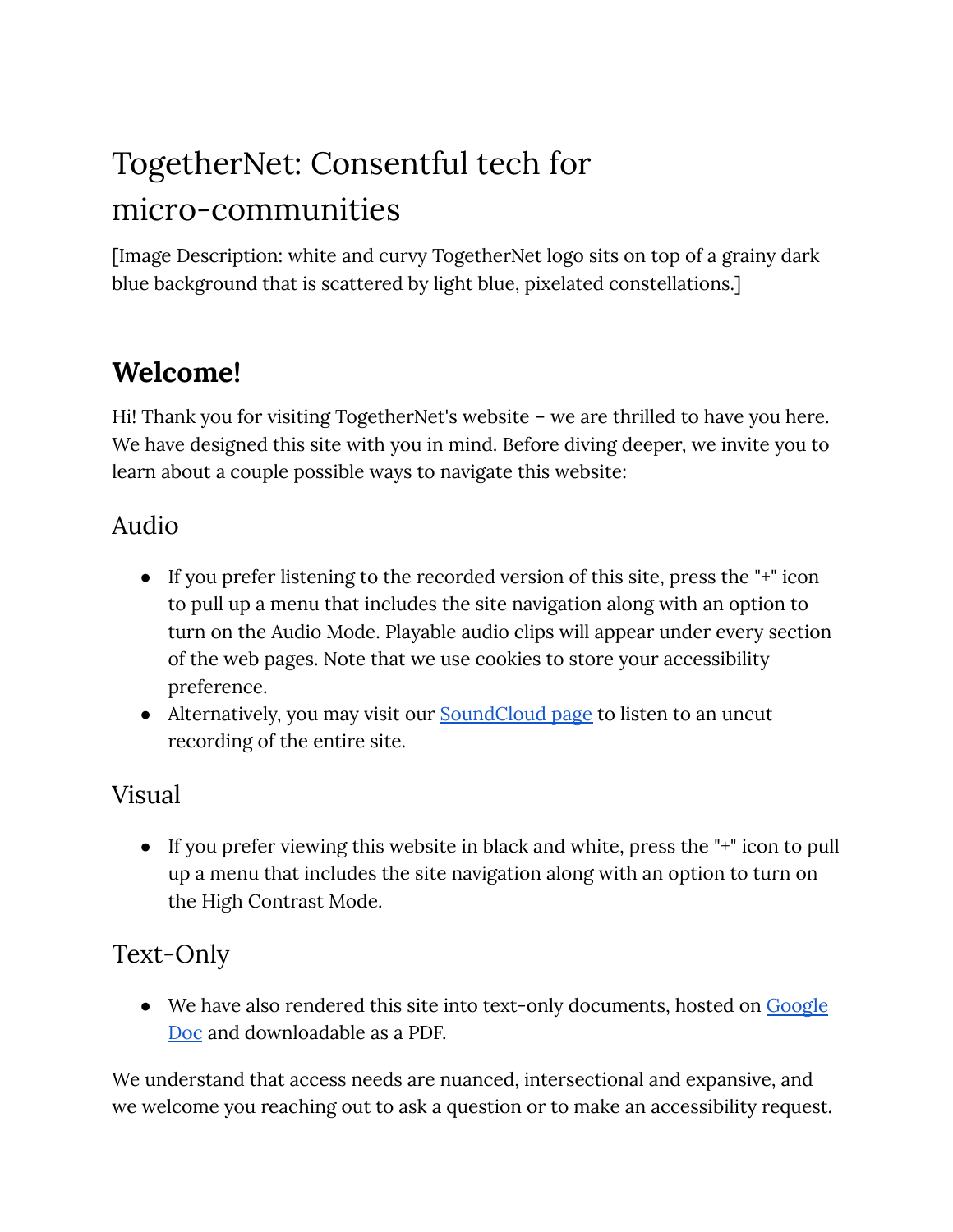# 1.1 What is TogetherNet?

TogetherNet is an open-source software that invites groups of 10 or fewer participants to build community archives through practices of consent.

Designed around the ethos of data transparency and consent, TogetherNet's goal is to transform digital rights practices such as the right to be [forgotten](https://gdpr.eu/right-to-be-forgotten/) into an embodied practice through reimagining software architecture and user experience.

This tool and initiative stands on the shoulders of [Consentful](https://togethernet.org/assets/accessibility/ConsentfulTechZineTextVersion.pdf) Tech Zine by Una Lee and Dann Toliver and Design Justice Network [Principles](https://designjustice.org/read-the-principles) — by considering transparency and consent every step of the way, the source code serves as both a technical and a moral document that seeks to uncover systems of power and uncertainties embedded in network technologies.

## 1.2 How does it work?

TogetherNet contains two modes of communication: the *Ephemeral Channel* and the *Archival Channel*.

#### Ephemeral Channel

[Image Description: the TogetherNet interface contains multiple panels. In the upper-left panel, the TogetherNet logo is followed by links to Code of Conduct, Code of Consent, and Orientation. In the center-left panel there is an Ephemeral Channel called 'sitting at the park' and an Archival Channel called 'posting on a bulletin board'. In the center navigation space, a user named 'xin' appears as a bright purple square avatar on a warm, orange background. A message record – 'hi!' has been left in the navigation space and appears as a purple square a shade darker than xin's avatar. In the bottom-center panel, there is a message input field for the user to write their messages.]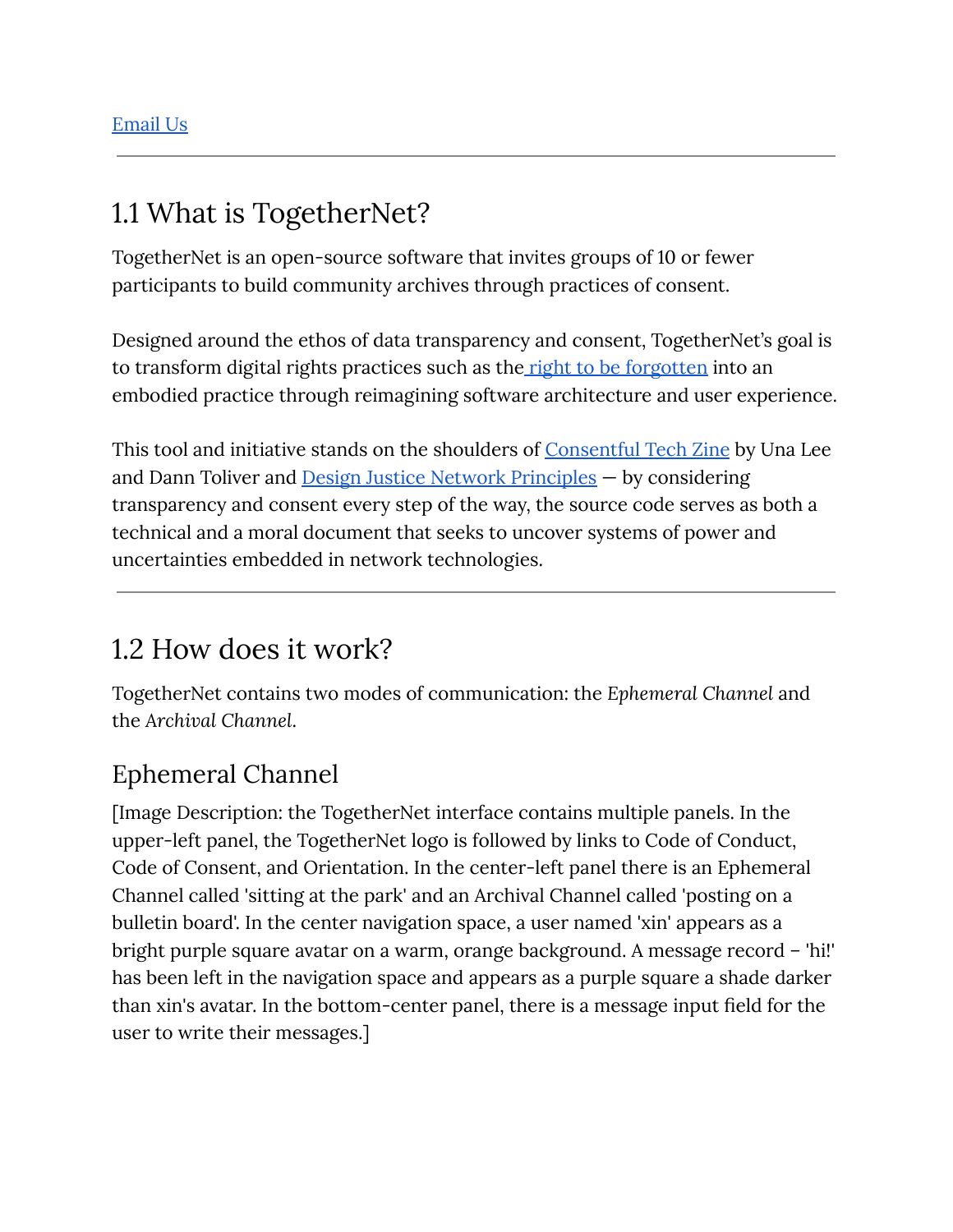By default, your team will communicate in the *Ephemeral Channel*, which is built on [WebRTC](https://en.wikipedia.org/wiki/WebRTC), a peer-to-peer protocol that encrypts your messages.

When you communicate with your team using the *Ephemeral Channel*, messages are only temporarily stored inside the browsers and do not go through a centralized server. This means that once the last participant in the room closes their browser tab, messages that your team have not archived are permanently deleted.

Tip: messaging in the *Ephemeral Channel* is comparable to talking to friends on a picnic blanket at the park — your conversations won't be heard unless someone is intentionally trying to listen in.

#### Consent to Archive

[Image Description: two avatars appear on the TogetherNet interface. Yaqing appears as a bright green square and Xin appears as a bright pink square in the orange navigation space. A message record – 'this is history' written by xin has been archived. The archived message record appears as a square overlaid by a mosaic pattern interlaced with bright pink and green tiles, indicating yaqing and xin's co-authorship of the message.]

In order to prevent permanently losing important messages, your team will need to go through a process called *Consent to Archive*.

*Consent to Archive* is a feature that uploads a single message or thread from inside the *Ephemeral Channel* onto a centralized database. This database may be self-hosted or hosted externally on a third party's server.

Tip: once a message has been archived, participants can use the *Revoke Consent* feature to reverse their decision.

## Archival Channel

[Image Description: once the user enters the archival channel, the left-side panels of TogetherNet remain the same but the center navigation space is now replaced by the archive space, colored by a background as blue as the dark sky. Archived messages are displayed on the archived interface in white-colored fonts – 'February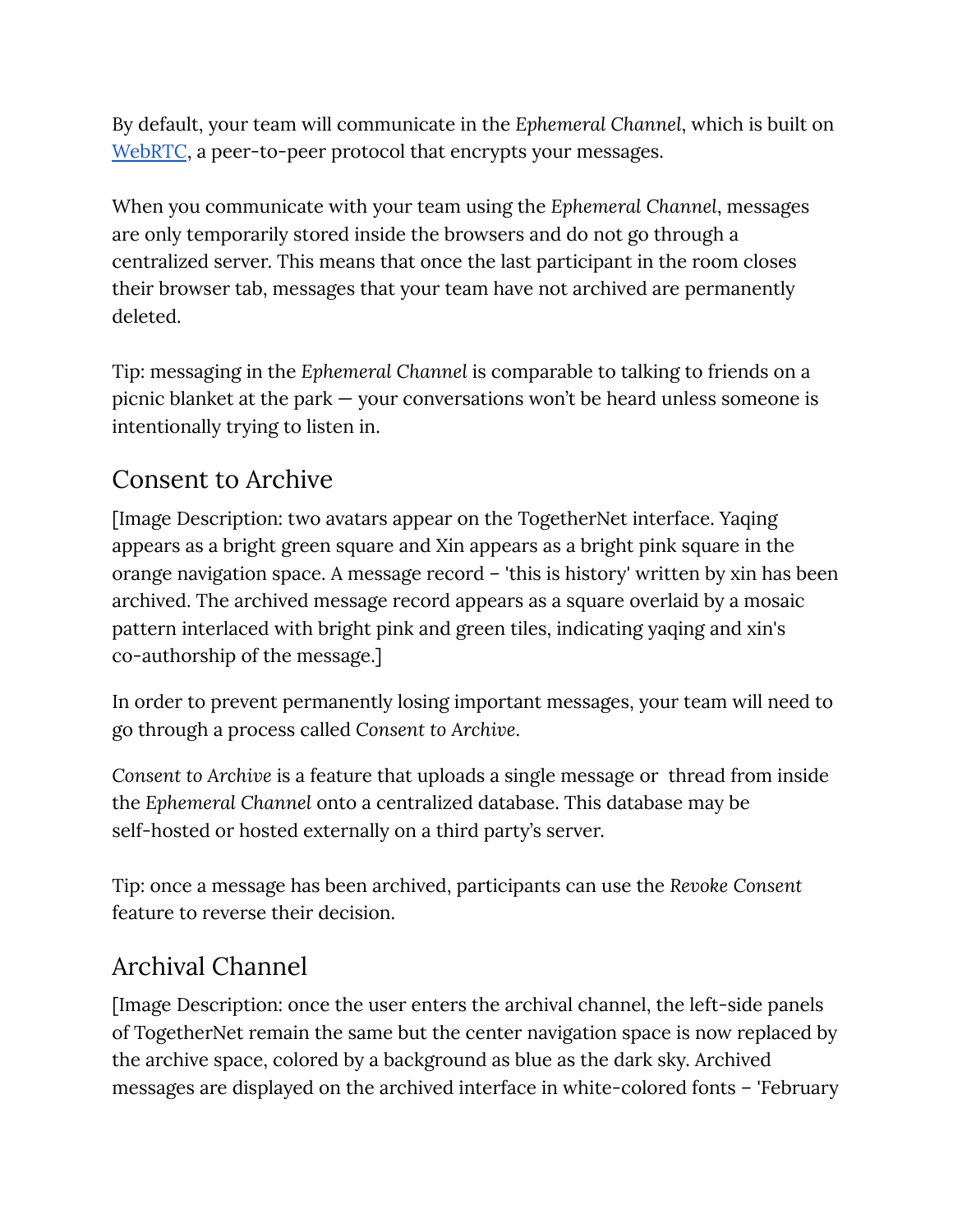17 2021, #sitting-at-the-park, 1. hi! written by xin, consent to archive participants: Yaqing, Xin'. On the bottom of the interface, there is a text input field that allows the user to comment on an archived message. On the right side of the input field there is a download icon to save the archive to the computer.]

The *Archival Channel* connects to the centralized server, and displays messages that your team have archived in the form of meeting notes.

From here a participant has the ability to comment on an archived message. There is also an option to download the meeting notes as an HTML file.

Tip: using the *Archival Channel* is comparable to posting a note on a bulletin board — your words are now floating out there on the World Wide Web as a form of public record, and others may quote or use it in ways that are outside of your control. Organizations often need to create content that needs to be seen by the public and this feature is useful for that.

# 1.3 Is TogetherNet for me?

TogetherNet is created with micro-communities in mind. In particular, those who work under the broad umbrella of art, design, culture and technology. This software is for you if you are an artist, designer, community organizer, technologist, researcher, educator, or student interested in –

- Exiting surveillance capitalism
- Participating in consentful communications on the web
- Building community-owned digital archives

#### Use Cases

- You may be a book club, and instead of defaulting to Facebook groups, you might use TogetherNet to create a list of books to read.
- You may be a group of art students working on a community agreement, and instead of defaulting to Google Doc, you might use TogetherNet to document your collective needs.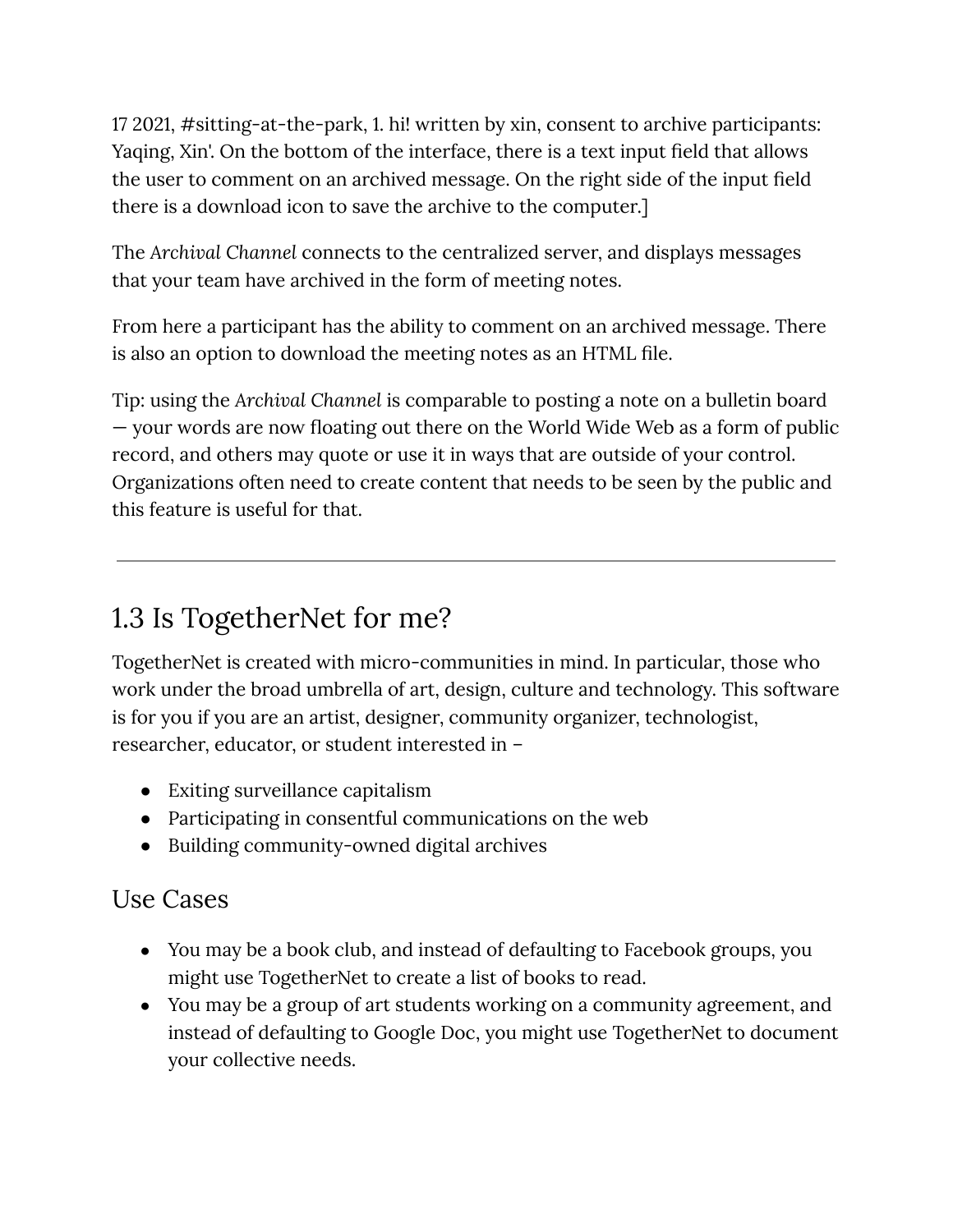● You may be a group of community organizers and instead of defaulting to Instagram, you might use TogetherNet to save a list of teach-in content.

#### Known Vulnerabilities

That said, this software is still in an experimental stage and there are known vulnerabilities. If you are someone who is looking to work with highly sensitive content or if you are concerned with targeted surveillance, we recommend you look into [Signal.](https://www.signal.org/)

# Next Chapter

If you're feeling ready to dig deeper, we invite you to the Getting Started page.

# **Getting Started**

At TogetherNet, we encourage participants to take all the time they need to learn about the implications of using a given tool. Therefore, we would like to invite you to go through the Code of Consent as well as the Software Orientation before applying TogetherNet in real life scenarios.

# 2.1 Code of Consent

The TogetherNet Code of Consent v0.1 is a specification that outlines the level of consent and protection that participants have while using the software.

Estimated Duration: 15~30 minutes

## **TogetherNet Code of Consent v0.1**

The TogetherNet Code of Consent (CoC) is a specification that outlines the level of consent and protection that participants have while using the software.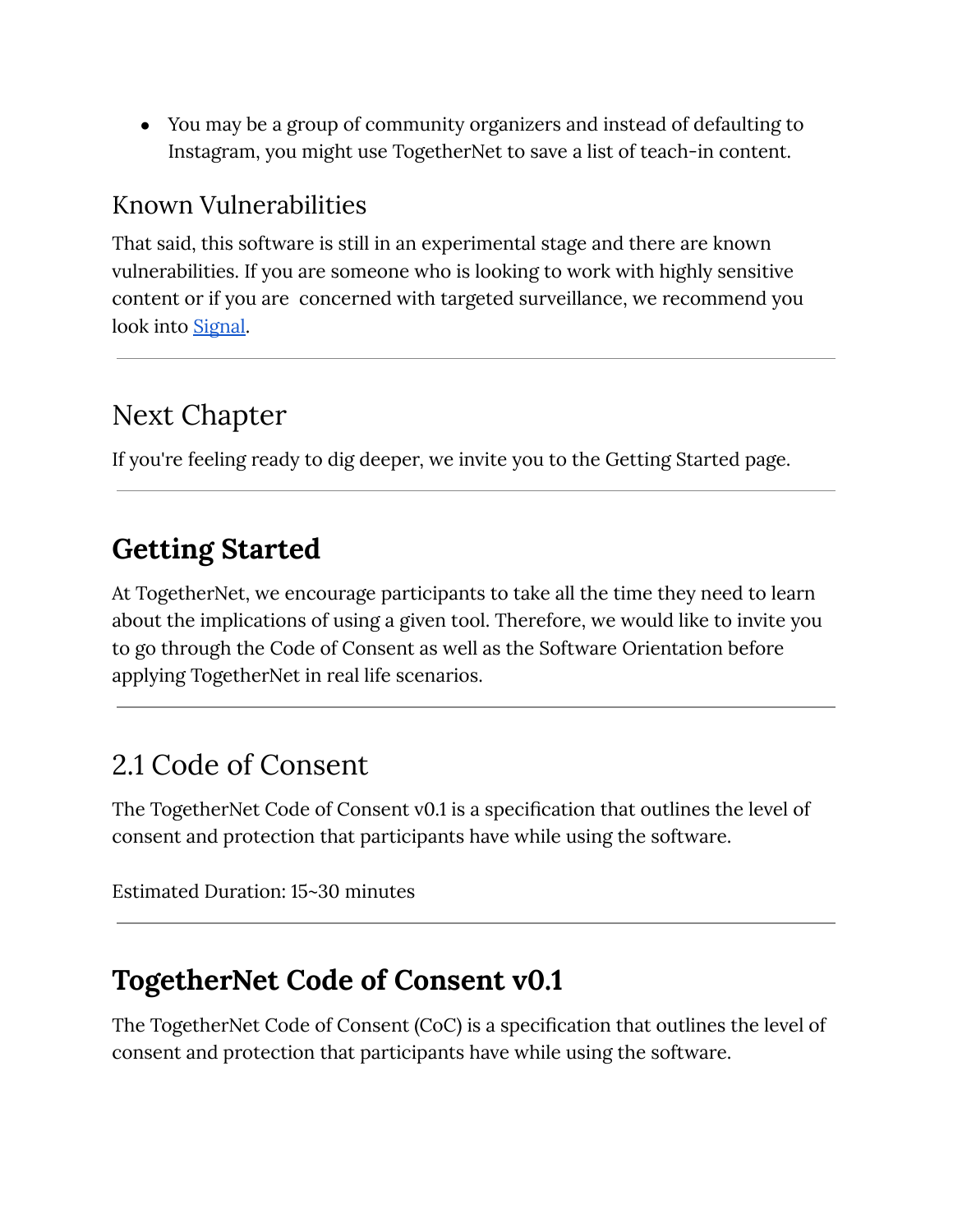Consent is defined as the act of giving permission for something to occur, and we use that term in this document to refer to the permissions that are presented with regards to TogetherNet's users' data.

As you read through this Code of Consent, please consider the following invitations:

- We invite you to take your time.
- We invite you to dig deeper.
- We welcome your pace.
- We welcome your concerns.
- We invite your enthusiasm.
- We invite your participation.

We acknowledge the trauma that accompanies surrendering information about ourselves in the digital realm without being given insight into how platforms work, and how they protect or expose us in the process 1 . In constructive resistance against that, we offer this document, intended to give you a clear understanding of the ethos and agreements behind this software and how they affect your privacy.

Structurally informed by the F.R.I.E.S. model created by Planned Parenthood, we believe that a consentful software should be designed and built through the lens of being **Freely given**, **Reversible**, **Informed**, **Enthusiastic** and **Specific**. You can learn more about how each of these terms contribute to a more consentful software through the [Consentful](https://togethernet.org/assets/accessibility/ConsentfulTechZineTextVersion.pdf) Tech Zine, published by Una Lee and Dann Toliver under [CC-BY](https://creativecommons.org/licenses/by/4.0/legalcode) 2017.

# 2.1.1 The Foundations

TogetherNet is a consentful digital archiving software in the form of a desktop web app that allows both peer-to-peer (P2P), traceless messaging as well as archived communications.

## Who should use this?

This software is for you if you are an artist, designer, community organizer, technologist, researcher, educator, or student who is interested in –

<sup>&</sup>lt;sup>1</sup> See Also: **Data [Trauma](https://www.bitchmedia.org/article/digital-doulas-fixing-data-trauma%5C)** by Olivia M. Ross.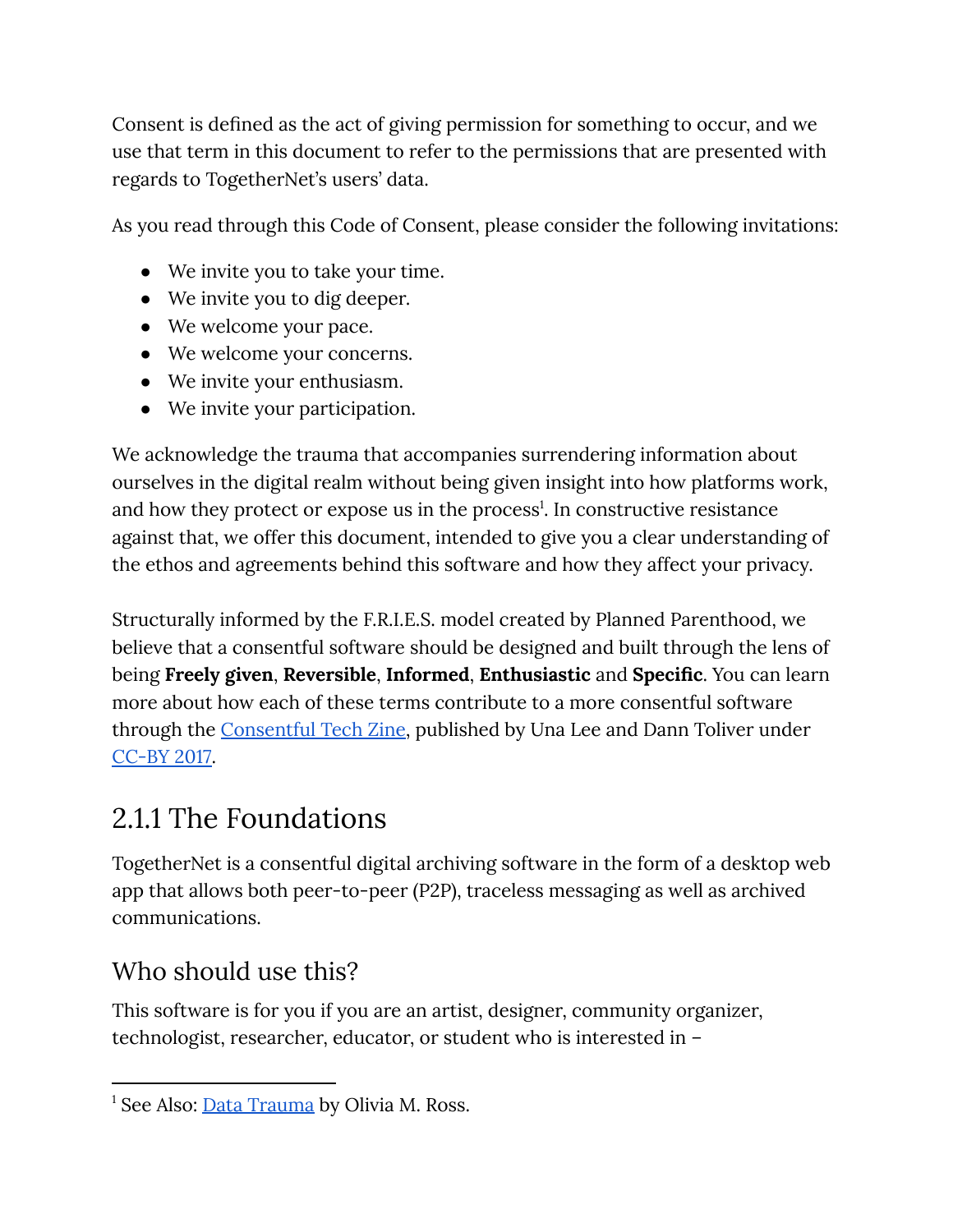- Exiting surveillance capitalism
- Participating in consentful communications on the web
- Building community-owned digital archives

TogetherNet is a software in pursuit of intentional and ongoing consentful engagement that prioritizes the digital autonomy and privacy of our users. We do not sell any of our users' data nor does the software run on advertising. Those who are seeking a digital environment designed with safety in mind are encouraged to use TogetherNet.

#### Access

TogetherNet aspires towards accessibility and inclusivity. We acknowledge that the alpha version of the software falls short of that aspiration, as it is not currently fully accessible to the Blind and low-vision community. It is our intention to dedicate future resources towards ensuring that upcoming versions of TogetherNet are designed with the needs of this community at the forefront.

#### Who shouldn't use this?

TogetherNet uses WebRTC to conduct peer-to-peer communications, which is encrypted by default but exposes the participant's public IP address in the process of communicating to servers. This software will most likely not have adequate privacy protections for individuals working with highly sensitive issues and who are concerned with targeted surveillance.

Instead we recommend you look into [Signal](https://www.signal.org/), an end-to-end encrypted messenger that has been tested by cybersecurity experts all over the world and is trusted by journalists and activists who are working with sensitive content.

Additionally, this software is not intended for people who are not invested in consentful engagement with others. While the establishment of a consentful digital environment begins within its design infrastructure, the maintenance of this environment relies on a dedicated community. Individuals whose intentions are to cause harm should not use TogetherNet.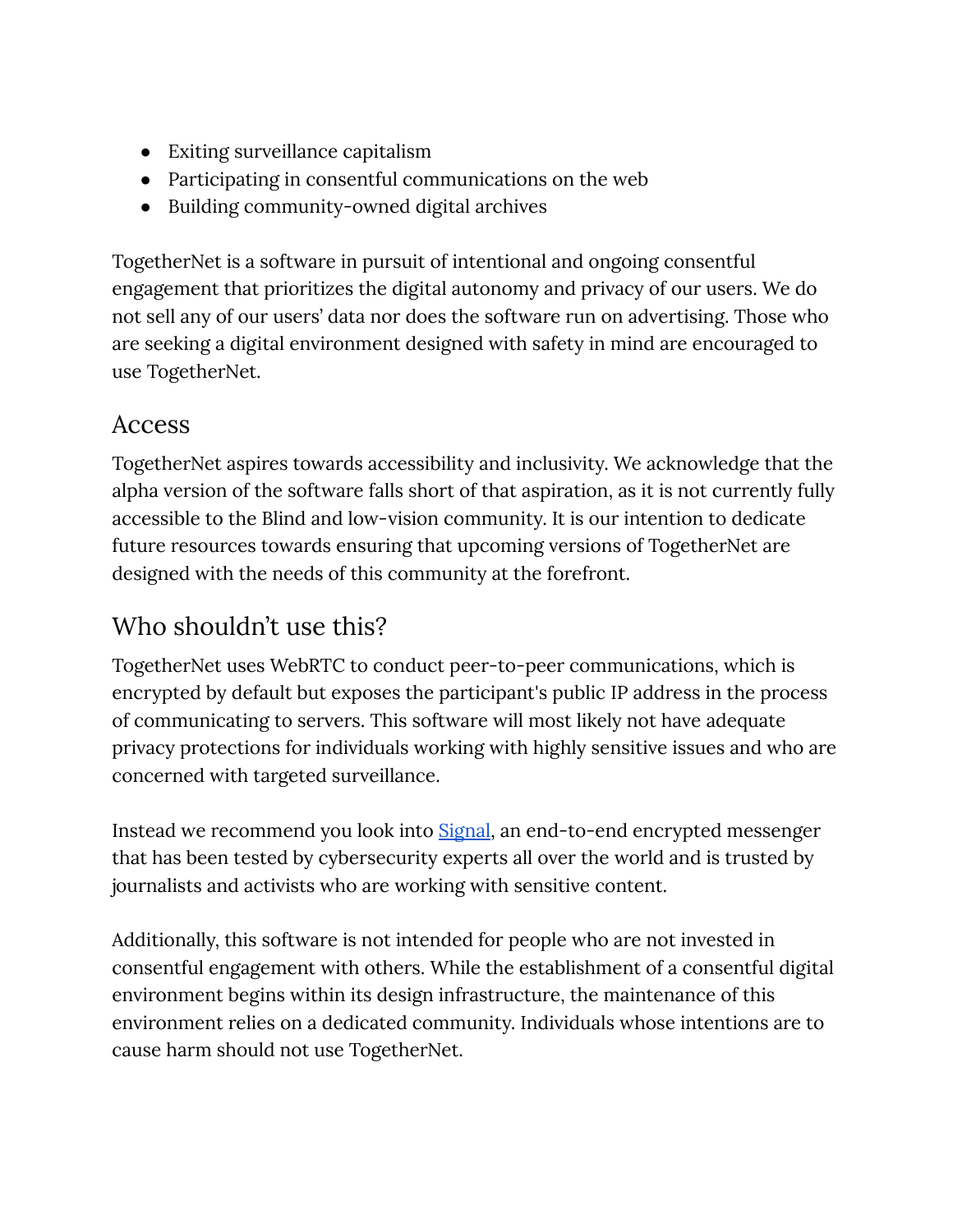## On Developer Responsibilities

Developers who choose to adapt TogetherNet's open-source code in their projects, licenced under  $\underline{\text{ACSL}}\,1.4^2$  $\underline{\text{ACSL}}\,1.4^2$  $\underline{\text{ACSL}}\,1.4^2$ , are expected to adhere to the principles of consent outlined and prioritized by this software, and not alter the code in a way that violates these principles of consent.

It is imperative that open-source usage of this code aligns with its intended ethos of consent – developers who violate the privacy agreements established in this Code of Consent will be required to disaffiliate from the "TogetherNet" name, and remove this Code of Consent document from the code entirely.

We strongly encourage developers to review the **[Consentful](https://www.andalsotoo.net/wp-content/uploads/2018/10/Building-Consentful-Tech-Zine-SPREADS.pdf) Tech Zine** prior to altering the code in order to ensure that the software remains true to its foundational principles.

## System Requirements

TogetherNet is a desktop web app that launches inside the browser. Currently the application runs as intended on Firefox (version 85.0.2) and Chrome (version 88.0.4324.150).

# Capacity

TogetherNet intends to facilitate consentful communications, and as we know consent is easier to negotiate within a micro-community. Therefore, the application will by default accommodate a maximum of 10 simultaneous participants. 3

#### Demo

We invite you to [visit](https://www.togethernet.app/) this link to try out a demo version of the software. In order to test out the collaborative features, we encourage you to invite a friend to join.

 $2$  We also ask that a robust politics of citation be adhered to in the adaptation and use of this code and its embedded Code of Consent.

 $3$  It is possible to increase the number of participants by changing the environment variable inside the source code, however we don't recommend doing so without first gaining a good familiarity with how the application works.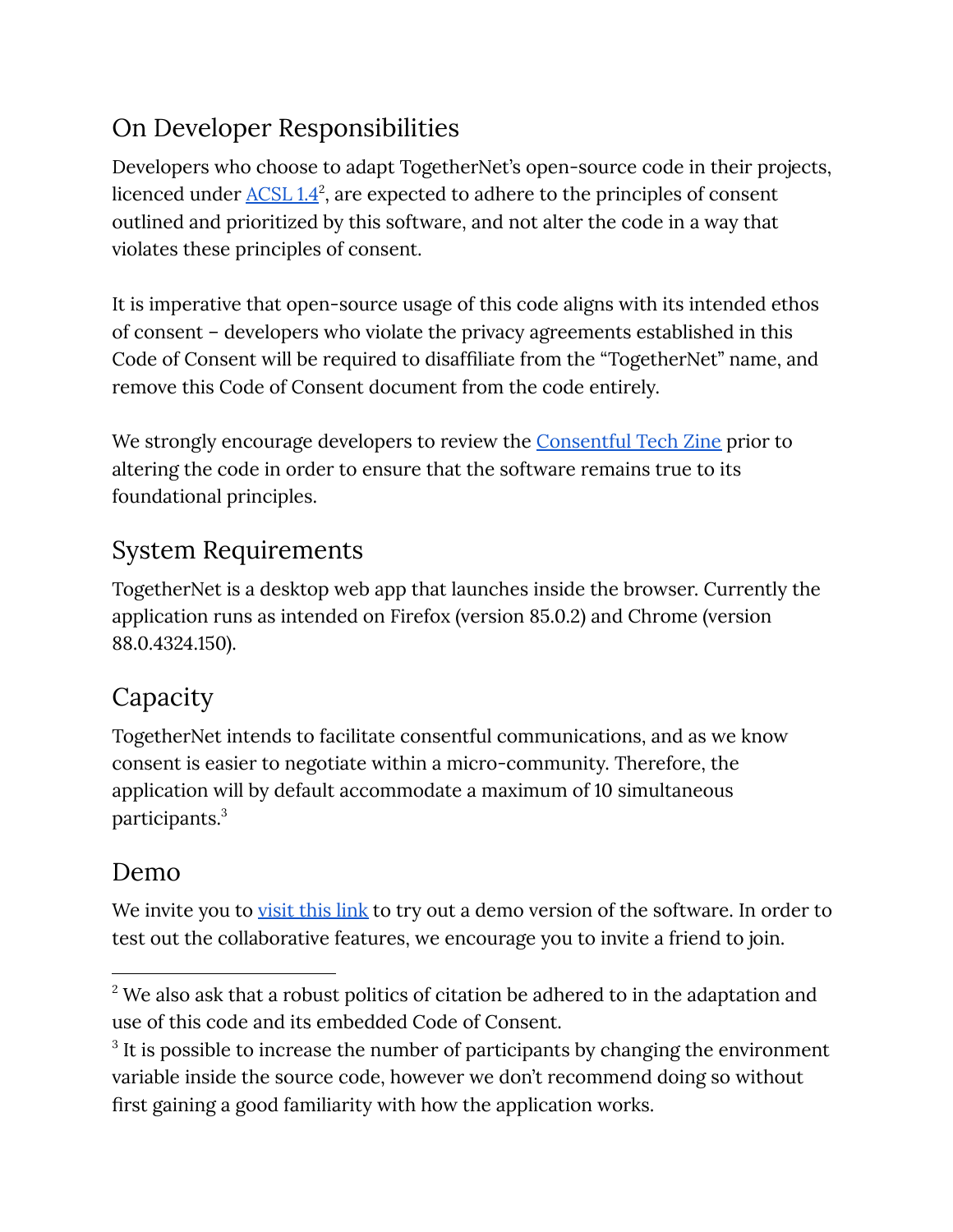# 2.1.2 Software Architecture

This section contains more technical language and is geared towards providing insight into the practical functionings behind TogetherNet.

#### Peer to Peer Consent: Ephemeral Channel

On a peer-to-peer level, TogetherNet is designed to invite you to say "YES!" along the way.

While using TogetherNet, all text-based communications with your community take place under the *Ephemeral Channels*. Operating under the logic of peer-to-peer consent, the communication records created during the live session in *Ephemeral Channel* will be permanently deleted once the last participant closes their browser tab. To prevent messages from being deleted, participants need to go through the *Consent to Archive* process in order to publish the content to the *Archival Channel* – a feature which allows users to make **informed decisions** regarding their own privacy level while using TogetherNet.

WebRTC achieves real time communications without needing to install any additional applications or plug-ins. On TogetherNet, the information you transmit between browsers is anonymously and freely given by you as a user. There are no logins on TogetherNet because on this peer-to-peer level, your identity is not recorded on a centralized system. Furthermore, WebRTC encrypts all data that is sent through it in order to protect users' communications.

If you are feeling confused at this point, we invite you to take a moment to imagine:

You and a friend are meeting in the street. Your intentions are to share private information with one another, but prior to that happening, you both require exchanging a secret handshake. The information you share is functionally protected by the mediating act of completing the handshake, whose steps are known only by the two of you. This is akin to the level of privacy enabled by WebRTC's encryption in peer-to-peer mode.

Once your peers receive data sent from your browser, you have the agency to remove this data by deleting the messages. In the *Ephemeral Channel*, messages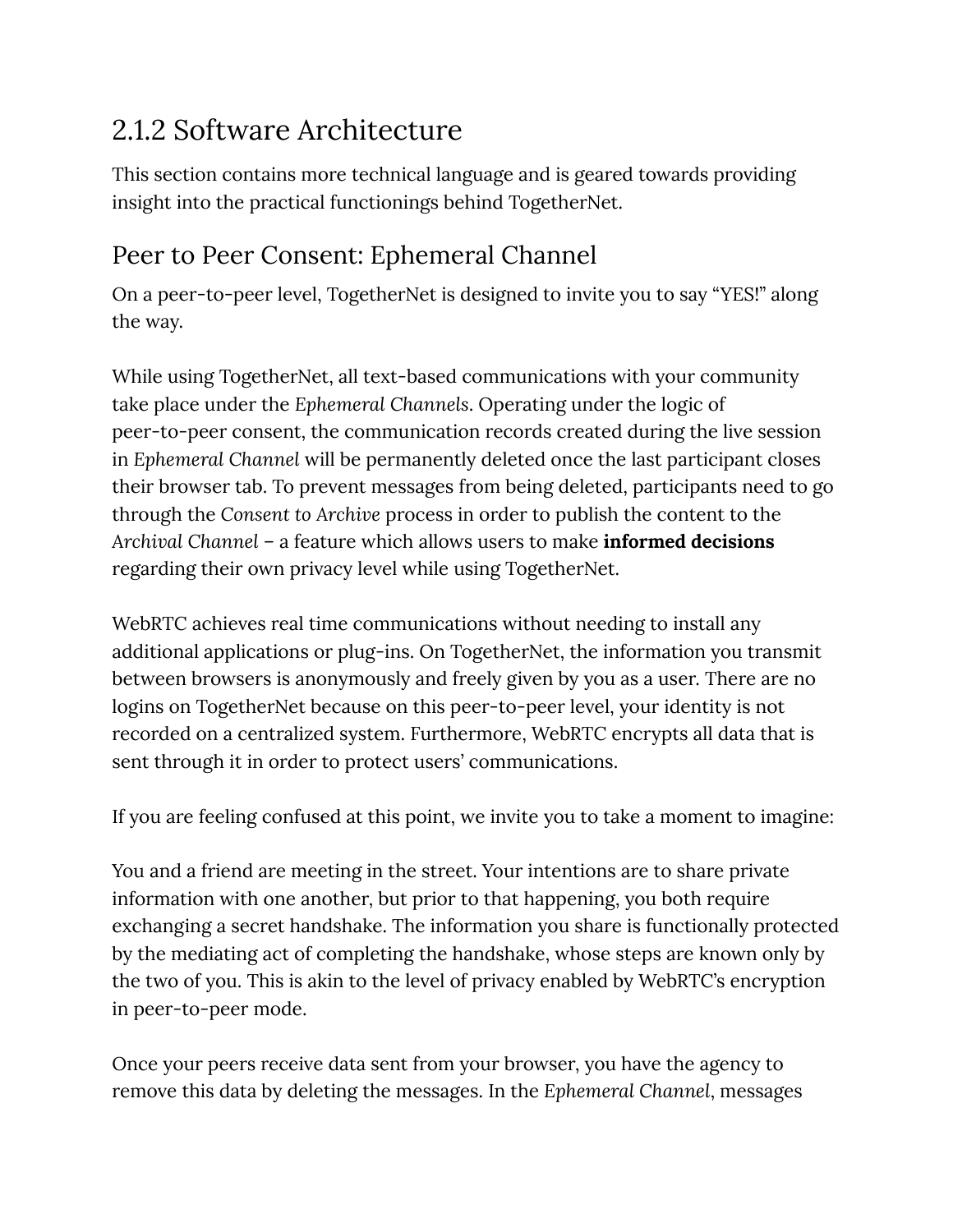disappear once the last person in a given chat session departs. If you leave a session but return before the last person has departed, your messages will still be visible and accessible to those in the chat.

#### The Role of the Server

While WebRTC is distinctive in that it enables encrypted peer-to-peer connections via browsers, servers are still required in order to facilitate these connections. Think of the server as an impartial mediator.

In order to establish a connection between you and a peer, information on your respective locations must be exchanged over the server. The information that is given pertains to your local IP address, which takes place inside your browser and is executed by Javascript and being sent out to what is called the signaling server<sup>4</sup>. Once location data has been sent to the signaling server, it is not retrievable.

Communication between you and your peer happens via offers and answers that are mediated by this signaling server. These offers, sent by the initiating browser to a receiving browser, occur once you have consented to begin an exchange on the software at the start of the software.

## Peer-to-Server: Archival Channel

The *Archival Channel* operates under the logic of peer-to-server consent, where communications are published to a centralized database.

Once messages are published to the *Archival Channel*, users can enter the room and become an editor. The first person to enter the room is automatically the editor. Subsequent users who enter the chat can become the editor by selecting the function in the bottom-left corner<sup>5</sup>.

<sup>&</sup>lt;sup>4</sup> To learn more about the role of the signaling server, we invite you to visit [WebRTC.org.](https://webrtc.org/getting-started/peer-connections)

<sup>5</sup> There can only be one editor at a time in the *Archival Channel*, and since users maintain default anonymity even in this mode, participants are encouraged to label themselves with a recognizable name (though this does not necessarily need to be a formal or 'real' name).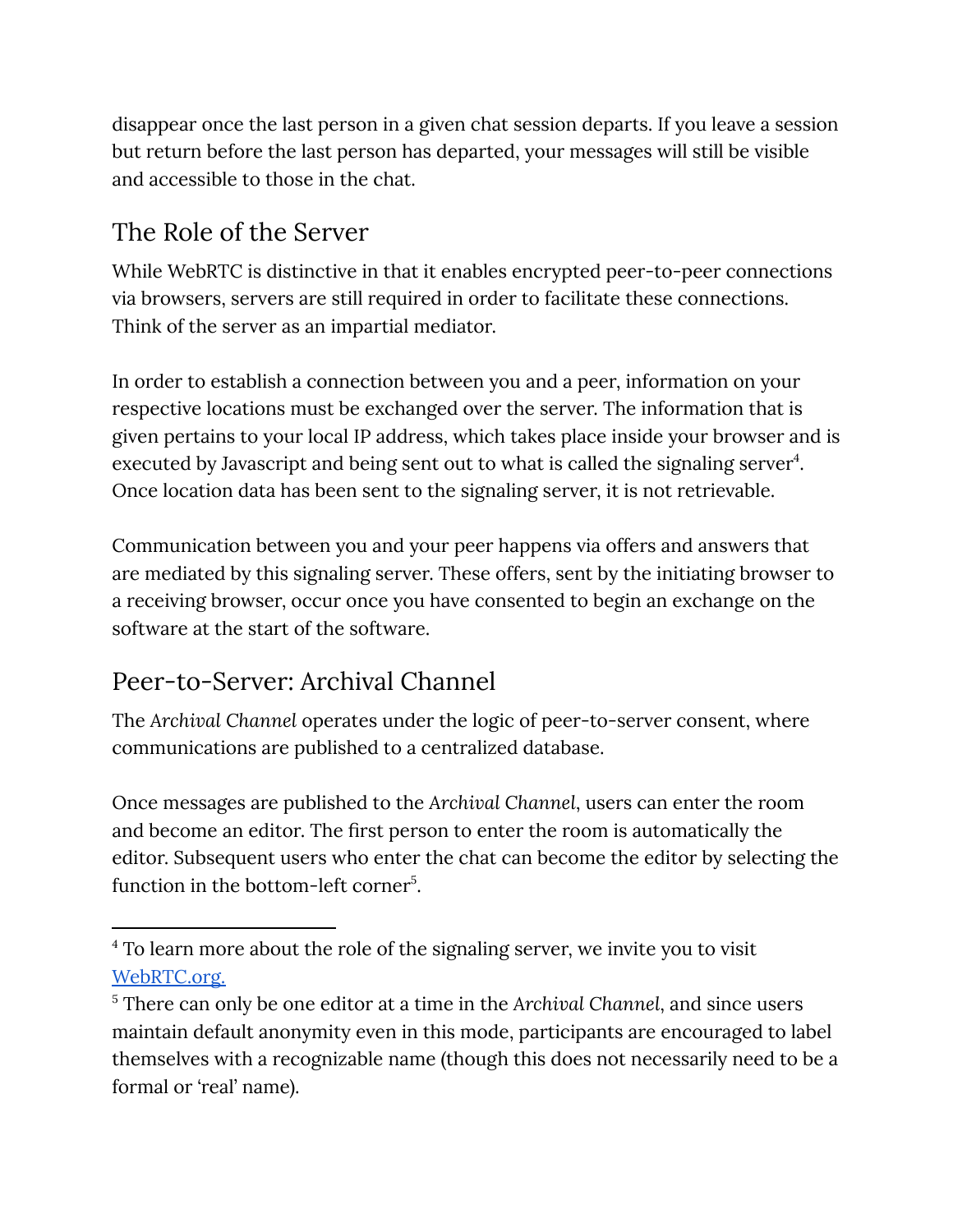The editor is armed with the ability to delete a message without necessarily having collective consent; as such, this role is one that requires an abundance of care and trust by peer users. We encourage users to communicate with their peers prior to removing messages from the archive. When messages are deleted, a trace is left in the archive that labels the removed message as having been deleted by the user.

The *Archival Channel*'s default database runs on [PostGres](https://www.postgresql.org/), an open source database that users can run on their own, or a third-party server. Messages in the *Archival Channel* can be downloaded into an HTML page, which gives users the ability to host the archive of their conversation on their own website if desired.

It is important to note that data stored on third-party servers might not necessarily adhere to the same consent principles that are outlined in this document. You can find a list of third-party servers and their consent ad[here](https://en.gendersec.train.tacticaltech.org/downloads/en/autonomous_and_ethical_hosting_providers.pdf)nce here.

# 2.1.3 Recap: Adherence to F.R.I.E.S. Model

To understand and place emphasis on how this software adheres to the Planned Parenthood F.R.I.E.S. consent framework, below are TogetherNet's answers to questions posed to developers in the [Consenftul](https://togethernet.org/assets/accessibility/ConsentfulTechZineTextVersion.pdf) Tech Zine.

Are people **Freely giving** us their consent to access and store parts of their digital bodies?

Yes - this document is intended to arm prospective TogetherNet users with an understanding of how their digital bodies are accessed, stored, and protected while using the software. We invite prospective users to reach out with any questions or concerns in case they are not comfortable with the terms outlined here.

Does your system allow for **Reversible** consent? How easy is it for people to withdraw both their consent and their data?

Yes - in order for messages to be archived, collective consent from all parties in the conversation is required. This consent can be revoked at any time by any individual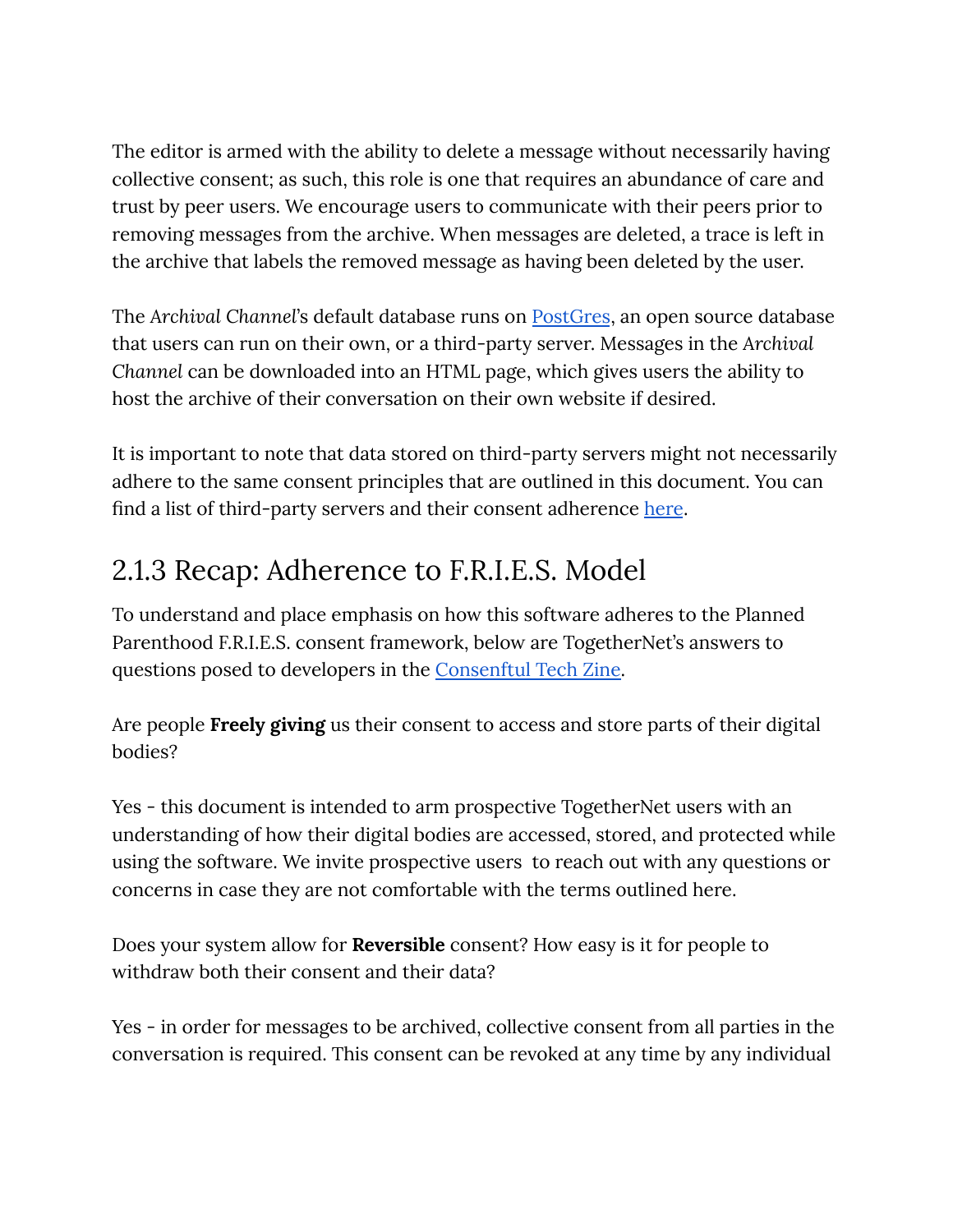in the conversation. Revoking consent removes users' data from the archive, but does not preclude users from continuing to use the software.

How are we making sure that the consent is **Enthusiastic**? Is there an option not to use this technology, which means that people use it because they prefer to use it?

In order to use TogetherNet, it is required to read through and agree to the Code of Consent, which is aimed at clearly outlining the agreements behind the software. We offer this software, and the embedded Code of Consent, as an alternative to softwares that are rooted in surveillance capitalism. For users whose privacy needs are not met by TogetherNet, we invite them to explore alternatives such as Signal.

How are we fully and clearly **Informing** people about what they're consenting to? Is important information about the risks a user might be exposed to buried in the fine print of the terms & conditions?

Through making use of repetition and robust citation, the information in this document is intended to be clear and consistent. Our intention is to be transparent about the potential risks involved with use.

This Code of Consent is embedded as part of TogetherNet's Open Source software. As such, it is possible that this software will be re-used and altered in a way such that the code of consent is broken. In such an instance, the developers must take out the code of consent document from the software and disaffiliate from the TogetherNet name.

Can people consent to **Specific** things in this system and not others? Can people select which aspects of their digital bodies they want to have exposed and have stored?

Yes - this is accomplished via the consent to archive function, which requests the consent of all participants prior to moving messages into the centralized database or third-party server. Consent to archive must be unanimous - if one participant in the group revokes their consent, the message is removed from the *Archival Channel* for all parties.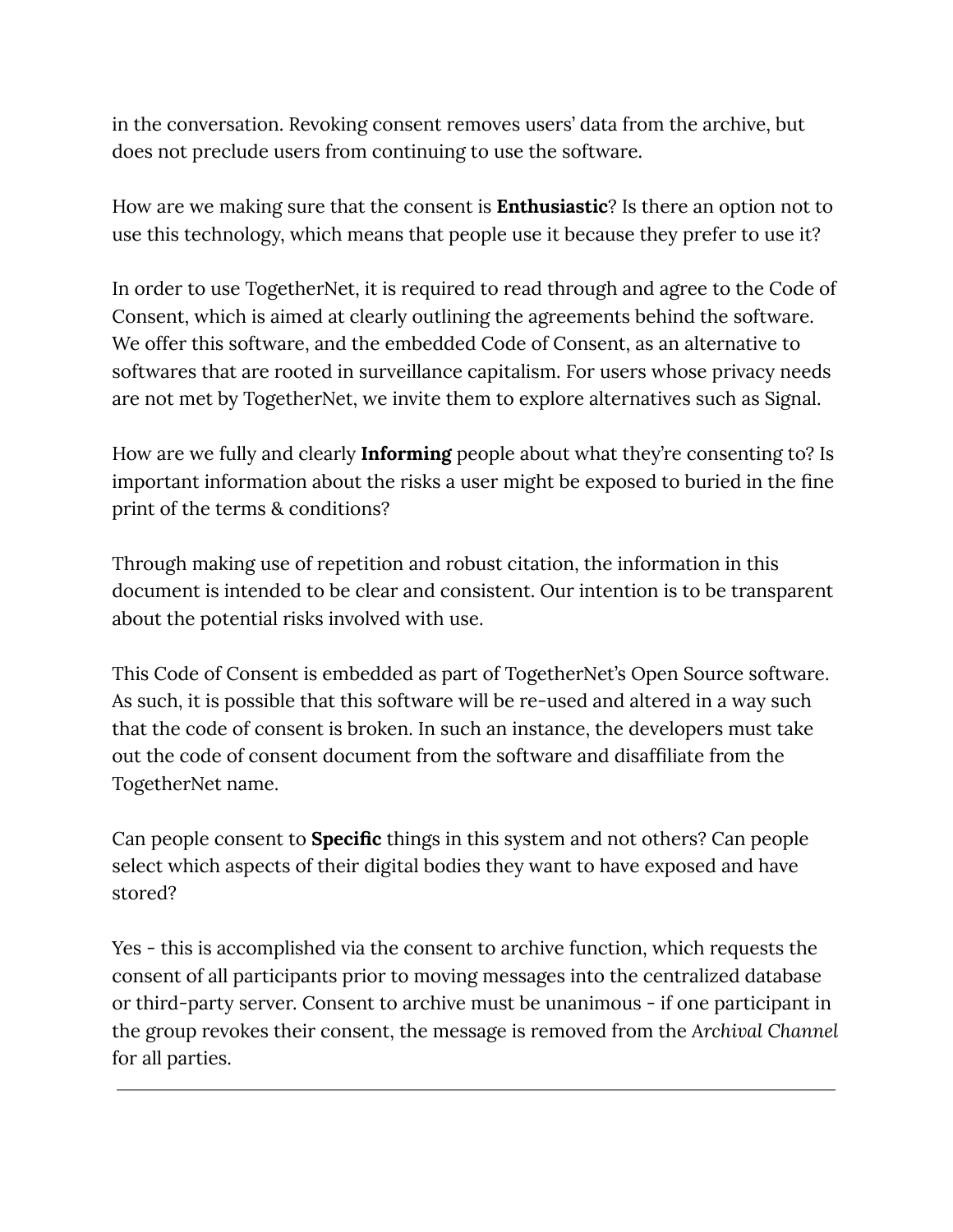# 2.1.4 Credits

[Consentful](https://togethernet.org/assets/accessibility/ConsentfulTechZineTextVersion.pdf) Tech Zine, written by Una Lee and Dann Toliver and published under [CC-BY](https://creativecommons.org/licenses/by/4.0/legalcode) in 2017 had the foresight of using F.R.I.E.S. (Freely given, Informed, Specific, Reversible, Enthusiastic), a model of consent by Planned Parenthood as a metric to assess data consent in the digital sphere.

TogetherNet's Code of Consent was compiled by Neema Githere and Xin Xin.

# Next Chapter

If you feel like you understand and agree to TogetherNet's Code of Consent, we invite you to continue onwards to TogetherNet's Software Orientation. If you do not feel comfortable with the information that has been presented thus far, we invite you to stop to ask a question or present your concern. If you feel you fall somewhere in between, we encourage you to take your time digesting this information and return at your own pace.

## 2.2 Software Orientation

If you feel that you understand and agree to the Code of Consent, we invite you to continue onwards to the Software Orientation.

Estimated Duration: 20~40 minutes

## **Software Orientation**

We invite you to open the <u>[TogetherNet](https://togethernet.herokuapp.com/) Demo</u> while going over the software orientation we have prepared for you. We will walk over the basic features you need to know to get started.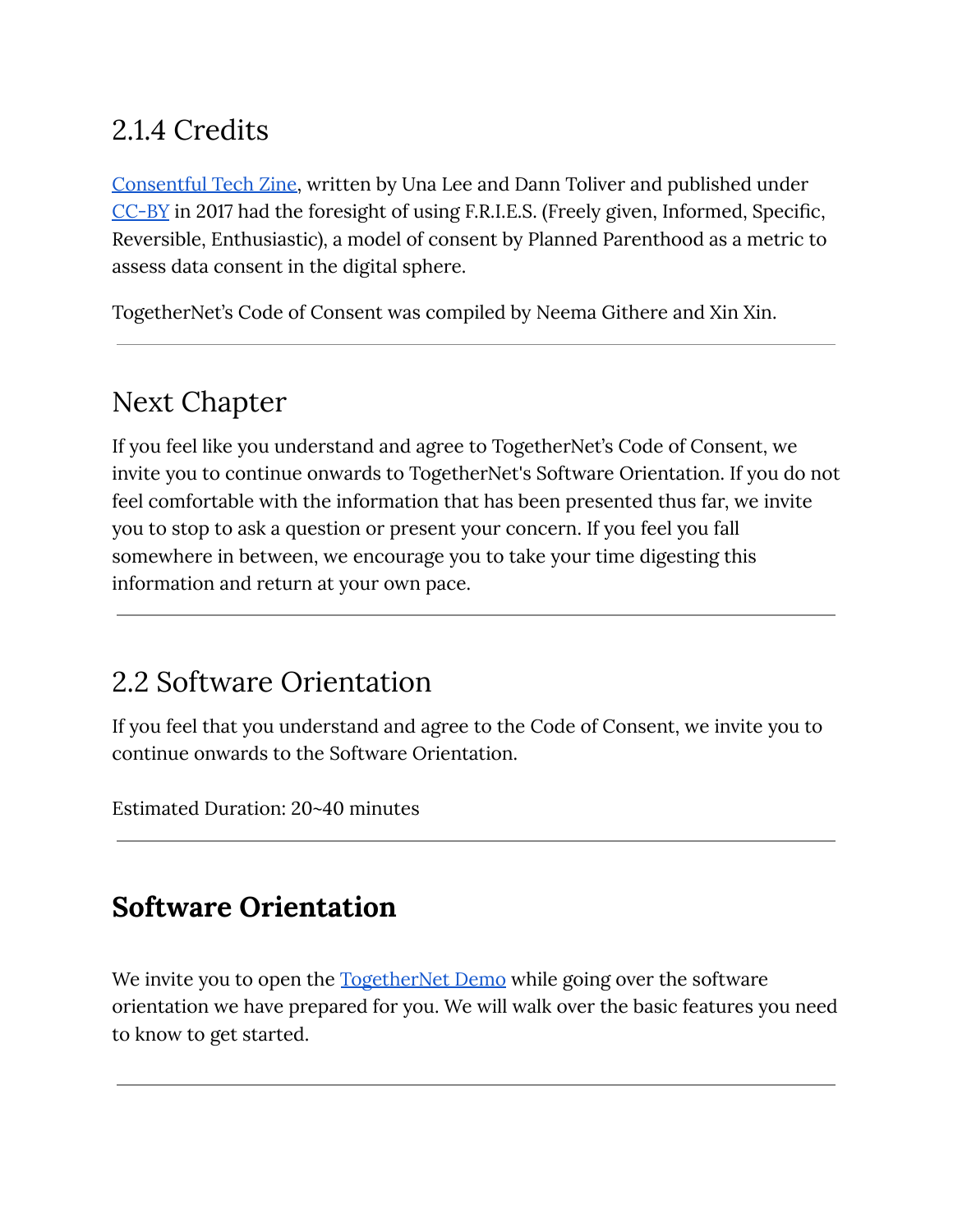## 2.2.1 Network

#### Anonymity

TogetherNet is a peer-to-peer application with no login system that identifies individual users.

The benefit to this is that your personal information doesn't get stored on someone's server - which provides protection to your digital body.

However, the disadvantage is that if you get disconnected from a group session due to inactivity or internet instability, when you return to the room you will be recognized by the network as a brand-new participant, and you will need to rename yourself to be recognized by your community.

If being able to identify everyone who is in the space at all times is something that makes you feel more comfortable, we recommend that you use an open-source video conferencing software such as *[Jitsi](https://meet.jit.si/)* to communicate and check-in with your group. While doing so, you can simultaneously use TogetherNet to take notes and jot down ideas.

You could think of TogetherNet as a replacement for text-based collaborations that take place on Google docs.

#### Disconnection

The software is still in the alpha version, so with that in mind we value your patience while using TogetherNet.

Be ready to reload the page when something seems to be not responding or working in ways that don't seem right. Depending on the stability of you and your collaborators' network you may need to do this frequently. We will continue to work on peer-to-peer network stability in the upcoming software updates and look forward to improving the reliability that we are able to offer this community.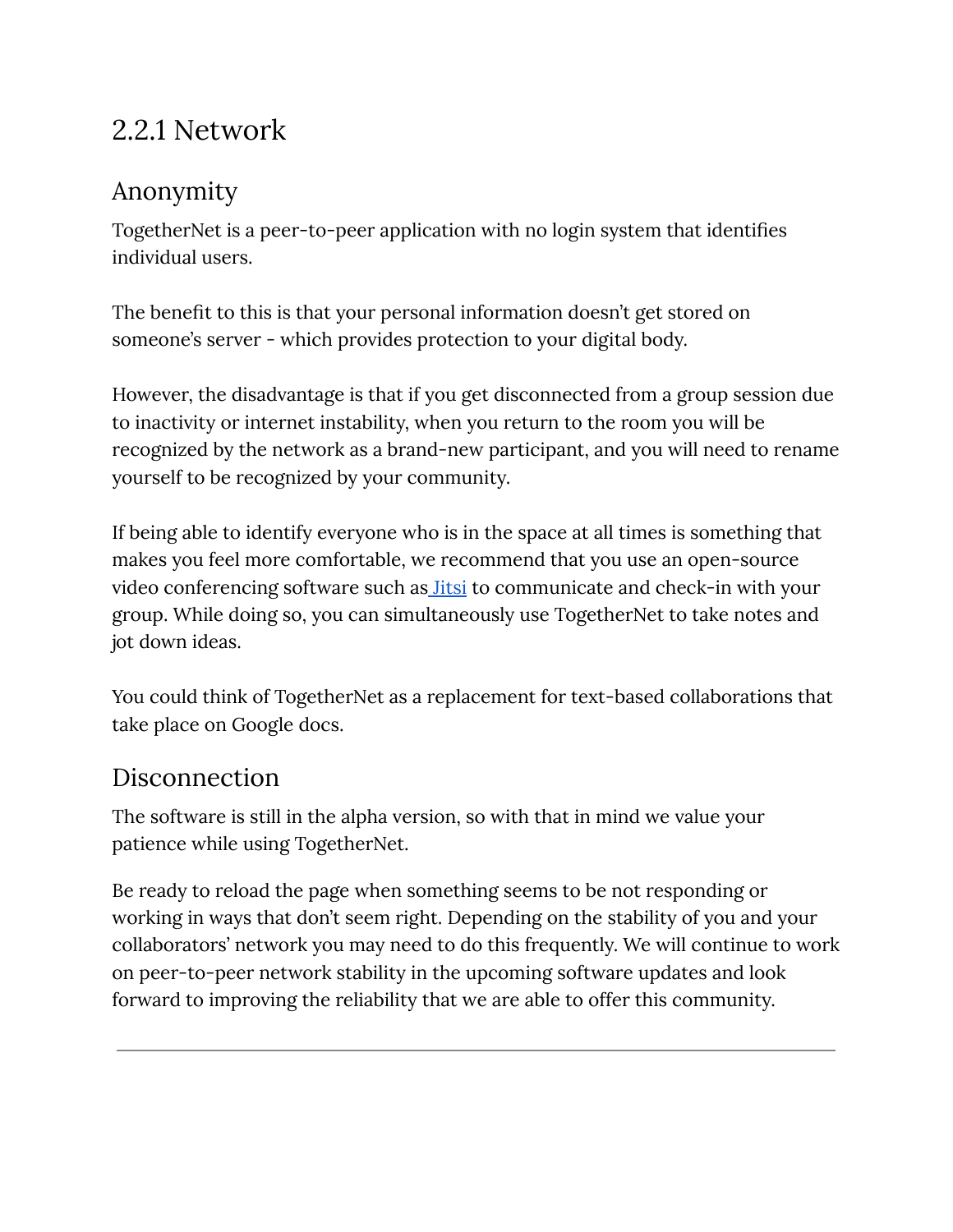## 2.2.2 Navigation

#### Edit Avatar Name

When you enter TogetherNet, you will land on the default *Ephemeral Channel* #sitting-in-the-park. You will appear in the *Navigation Space* as an "Anonymous" avatar with a randomly assigned color.

[Image Description: an 'Anonymous' square avatar appears in the *Navigation Space* of the TogetherNet interface. Clicking on the word 'Anonymous' on the bottom left panel prompts open a dialogue box that lets the participant change the name of their avatar.]

We strongly recommend that you give your avatar a name that is recognizable by your community before sending any messages. This functions to ensure that the space remains familiar and that anonymity is a data protection function rather than a feature that obscures communal accountability.

#### Moving Around

The *Navigation Space* is a 17 by 30 two-dimensional spatial grid that allows user and peer avatars to move around and leave Message Records on individual cells.

[Image Description: a user avatar moves around in the *Navigation Space* of the TogetherNet interface.]

To move your avatar, you will first need to click on the *Navigation Space* to give focus to the area, then use your  $\leftarrow$ ,  $\uparrow$ ,  $\rightarrow$ ,  $\downarrow$  Arrow Keys to visit a different location on the screen.

#### Send Message

[Image Description: a user avatar named 'xin' and a peer avatar named 'yaqing' hang out in the *Navigation Space* of the TogetherNet interface. In the message input field, xin writes 'let's write a poem about the weather'.]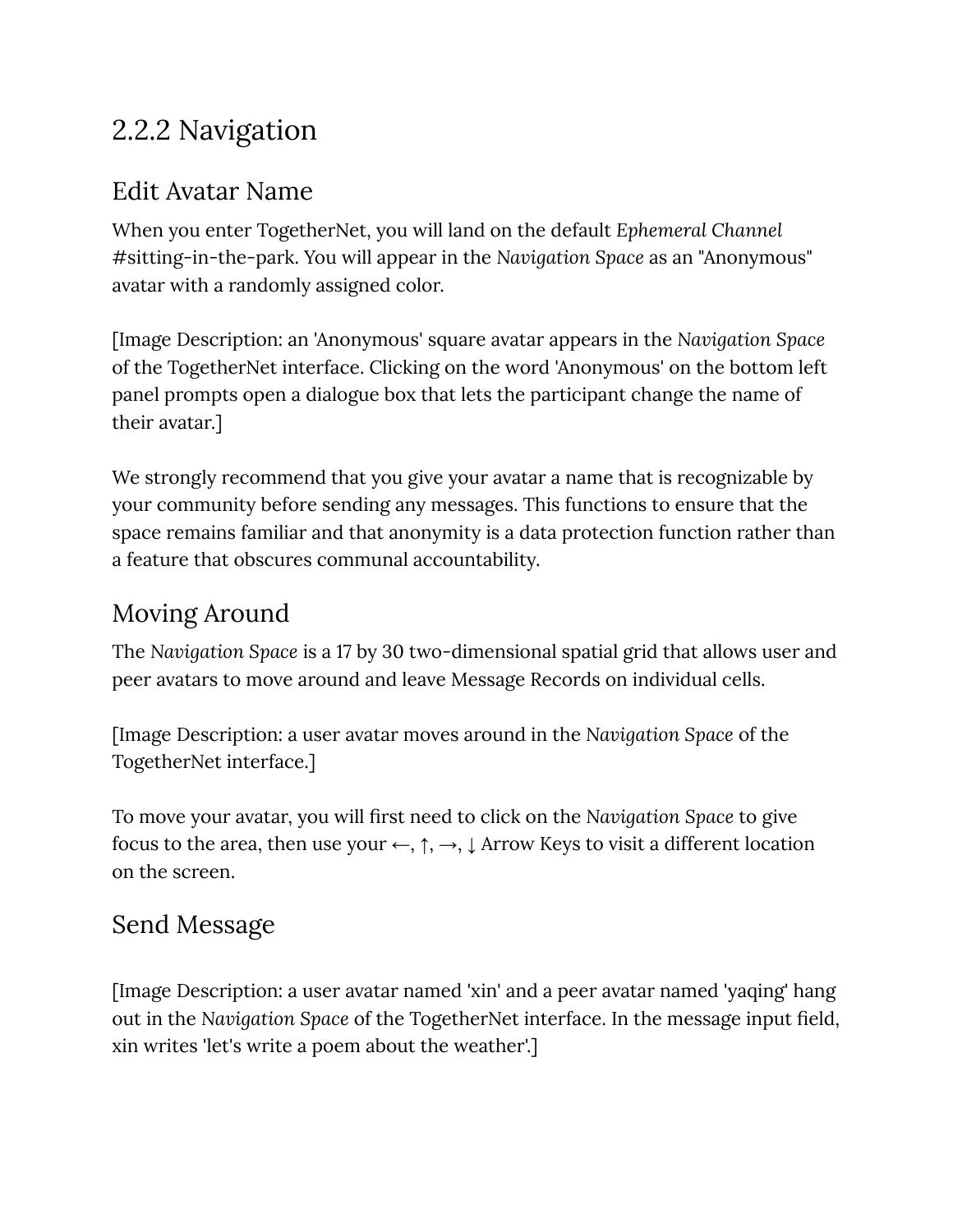The location of your avatar determines the location of where you leave a message on the screen. In order to send a message, click on the *Message Input* field at the bottom of the interface, write your message, and hit Enter.

Tip: To switch focus between *Navigation Space* and *Message Input*, you can also use the shortcut key combo Shift + Space Bar.

#### Read Message

[Image Description: xin's purple square avatar moves around a message record, which appears as another square in a darker shade of purple. Whenever xin's avatar is neighboring one of the four sides of the message record square, a conversation panel pops up on the right hand side and reveals the content of the message record – 'let's write a poem about the weather'.]

To read a message, your avatar needs to move up into a neighboring position on any one of the four sides of a message record.

Tip: Another way to read the message is by hovering your mouse cursor over a text record. This enables you to quickly browse through different messages on the screen without having to move around. However you won't be able to perform further interactions with the text record such as *Replying to a Thread* or *Consent to Archive* without moving your avatar next to the message record.

# Replying to a Thread

[Image Description: xin's avatar neighbors one side of yaqing's square message record, which opens the conversation panel, revealing 'sun', the content of yaqing's message record. xin types 'ether' into the message input field, which creates a thread that replies to yaqing's message.]

In order to reply to a message, you can move your avatar so that it is neighboring an existing message record, and add your message in that position. You can continue to add to the thread by extending the message records on the screen.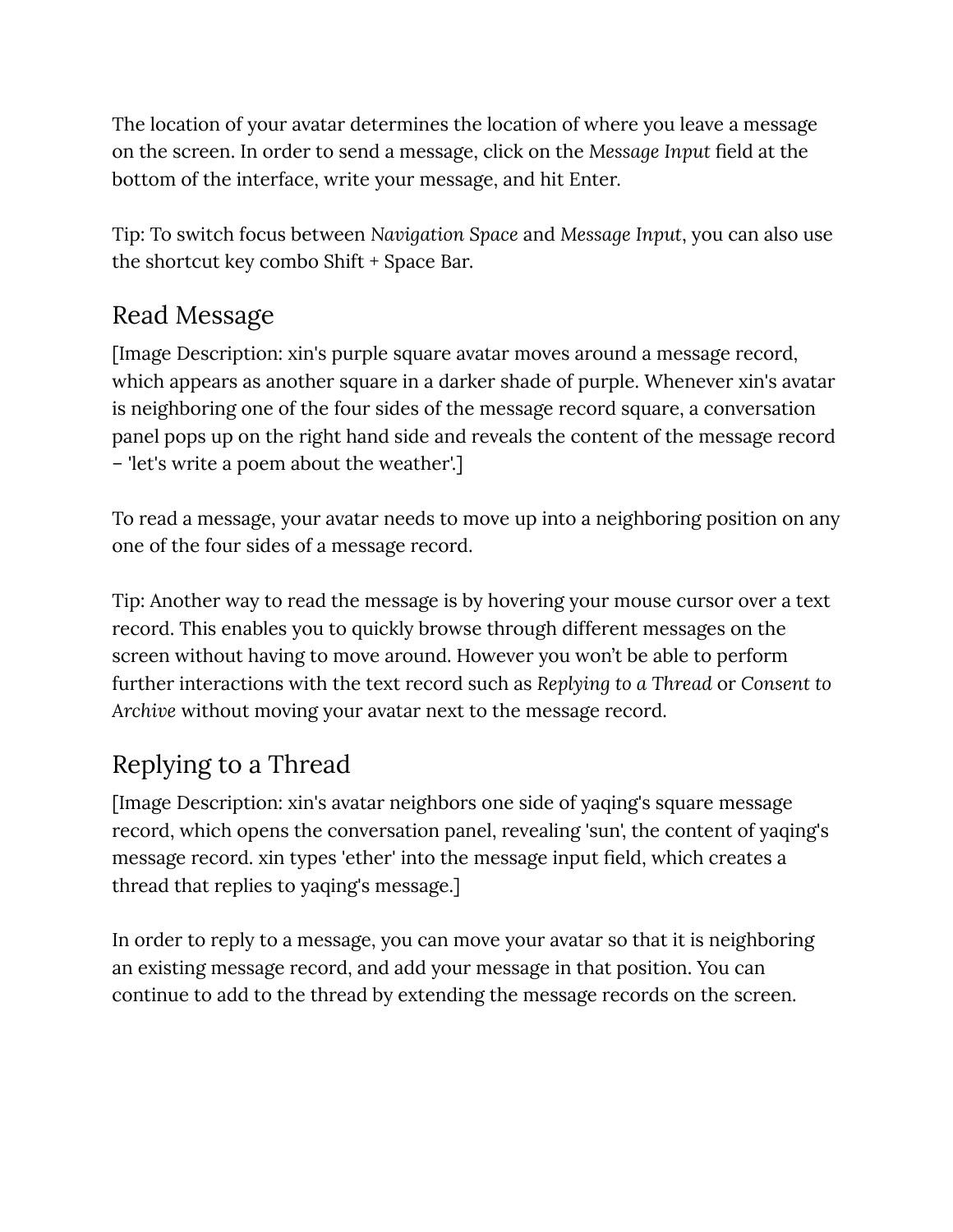# 2.2.3 Meeting Modes

TogetherNet's foundational goal is to benefit individuals and organizations that are interested in exiting surveillance capitalism and practicing consentful, transparent communications within their communities. Inspired by [Freedom](https://press.uchicago.edu/ucp/books/book/chicago/F/bo3682810.html) is an Endless [Meeting](https://press.uchicago.edu/ucp/books/book/chicago/F/bo3682810.html) by Francesca Polletta, the software offers three different meeting modes – *Facilitated Mode*, *Feedback Mode*, and *Egalitarian Mode*, each bundled with different features.

## Facilitated Mode

The room creator can appoint 1~3 facilitator(s) in this mode. The facilitators may use the *Amplify* feature to outline agendas, ask questions and guide conversations. Participants in the room also have access to the *Majority Rule* feature and can turn any messages into a voting poll.

- 1~3 facilitator(s)
- Amplify feature (only available to facilitators)
- *Majority rule* feature

#### Feedback Mode

The room creator can appoint  $0 \sim 3$  facilitator(s) in this mode. If a facilitator is appointed, they can use the *Amplify* feature to outline agendas, ask questions and guide conversations. Participants in the room also have access to the *Consentful Gesture* feature, which enables participants to provide secondary feedback, such as "agree", "hesitant", "disagree", "block" on a message.

- 0~3 facilitator(s)
- Amplify feature (only available to facilitators)
- *Consentful Gestures* features: agree, hesitant, disagree, block

## Egalitarian Mode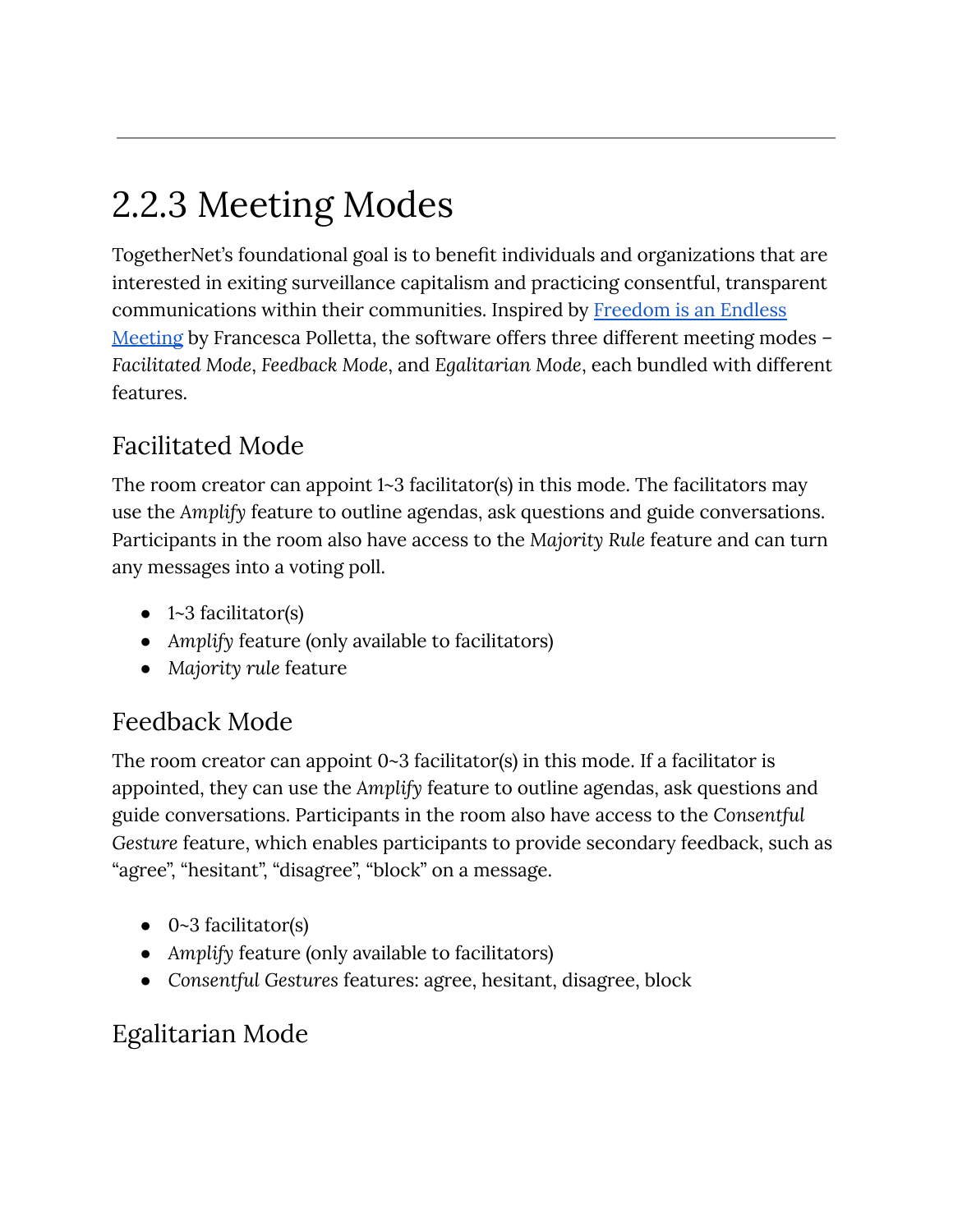The organization does not use a facilitator and members discuss issues without implementing a meta-structure. Most chatrooms function this way and its ability to maintain consent may be limited.

## 2.4 Download

If you have gone through Code of Consent and the Software Orientation, and you're excited to begin using TogetherNet. We invite you to visit our Github page to download TogetherNet.

Ready to [Download](https://github.com/together-support/togethernet)

## **Join the community!**

TogetherNet is at an early stage of development. If you're interested in joining a community of digital consent enthusiasts to become a TogetherNet stakeholder, we would love to invite you to join TogetherNet's Discord.

Before entering the community, please read and agree to our Code of Conduct.

## 3.1 Code of Conduct

All participants of the TogetherNet community are required to agree to the following Code of Conduct. This includes all attendees, speakers, performers, workshop leaders, patrons (sponsors), volunteers, and staff.

The TogetherNet organizing team is dedicated to providing a harassment-free experience for everyone, regardless of gender, gender identity and expression, sexual orientation, disability, neurodivergence, neurotype, physical appearance, body, age, race, ethnicity, nationality, language, or religion. We do not tolerate harassment of participants in any form.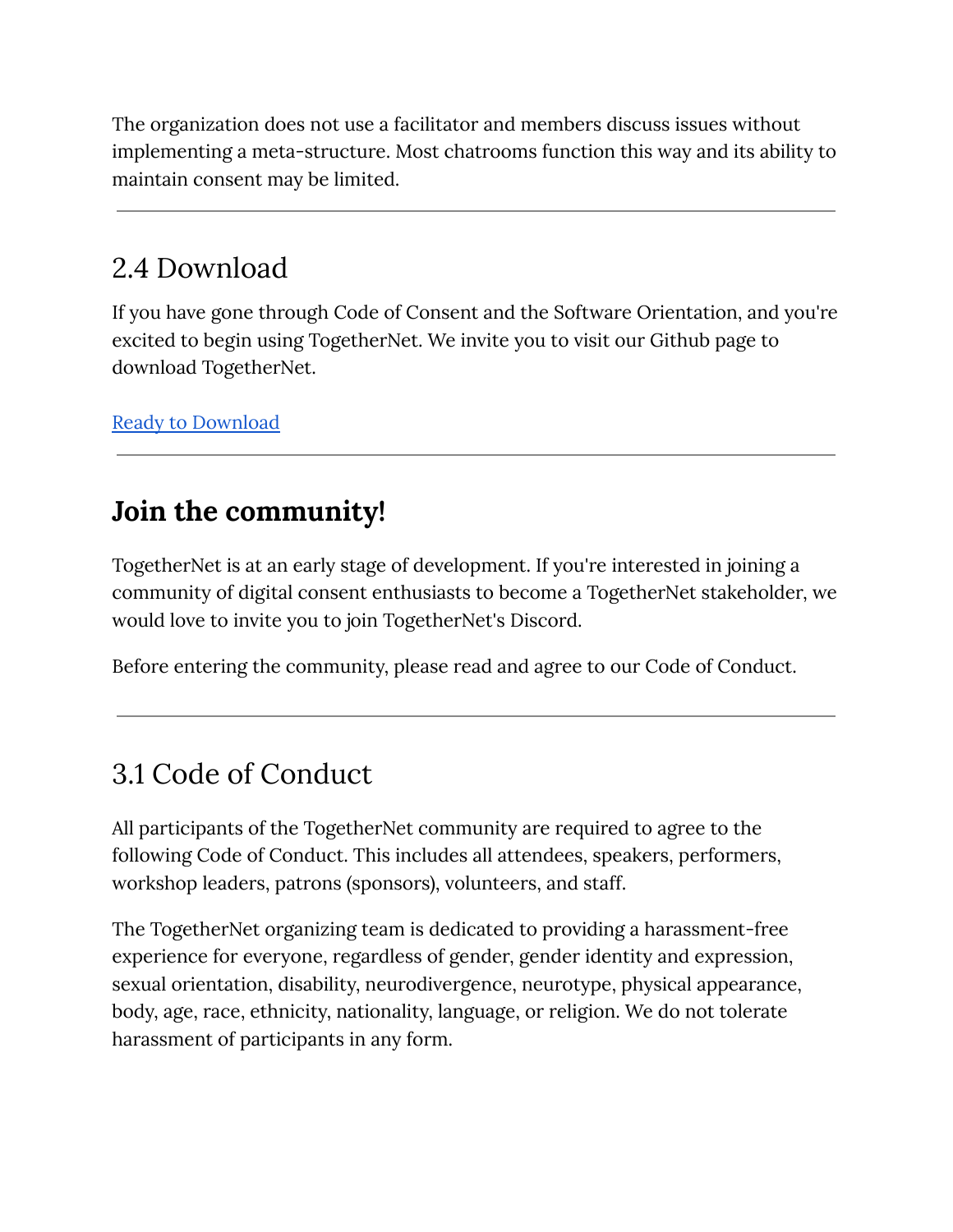Any participant who violates this Code of Conduct may be sanctioned or expelled from the session at the discretion of the TogetherNet organizers.

## Be mindful of your language.

Engage with community members and contributors with respect and good intention.

## Use your best judgment.

If it will possibly make others uncomfortable, do not say it or post to the TogetherNet platform.

#### Be respectful.

While disagreements may arise, it is not an opportunity to attack or threaten someone else's thoughts and/or opinions. Remember to approach every situation with patience, understanding, and great care.

#### Be intentional.

Consider how your contribution will affect others in the community.

#### Be open minded.

Embrace new people and new ideas. Our community is continually evolving and we welcome positive change.

## Definitions of Harassment include:

- Offensive comments related to gender, gender identity and expression, sexual orientation, disability, neurotype, physical appearance, body, age, race, ethnicity, nationality, language, or religion
- Unwelcome comments regarding a person's lifestyle choices and practices, including those related to food, health, parenting, drugs, and employment
- Deliberate misgendering or use of 'dead' or rejected names
- Gratuitous or off-topic sexual images or behaviour in spaces where they're not appropriate
- Physical contact and simulated physical contact (eg, textual descriptions like "hug" or "backrub") without consent or after a request to stop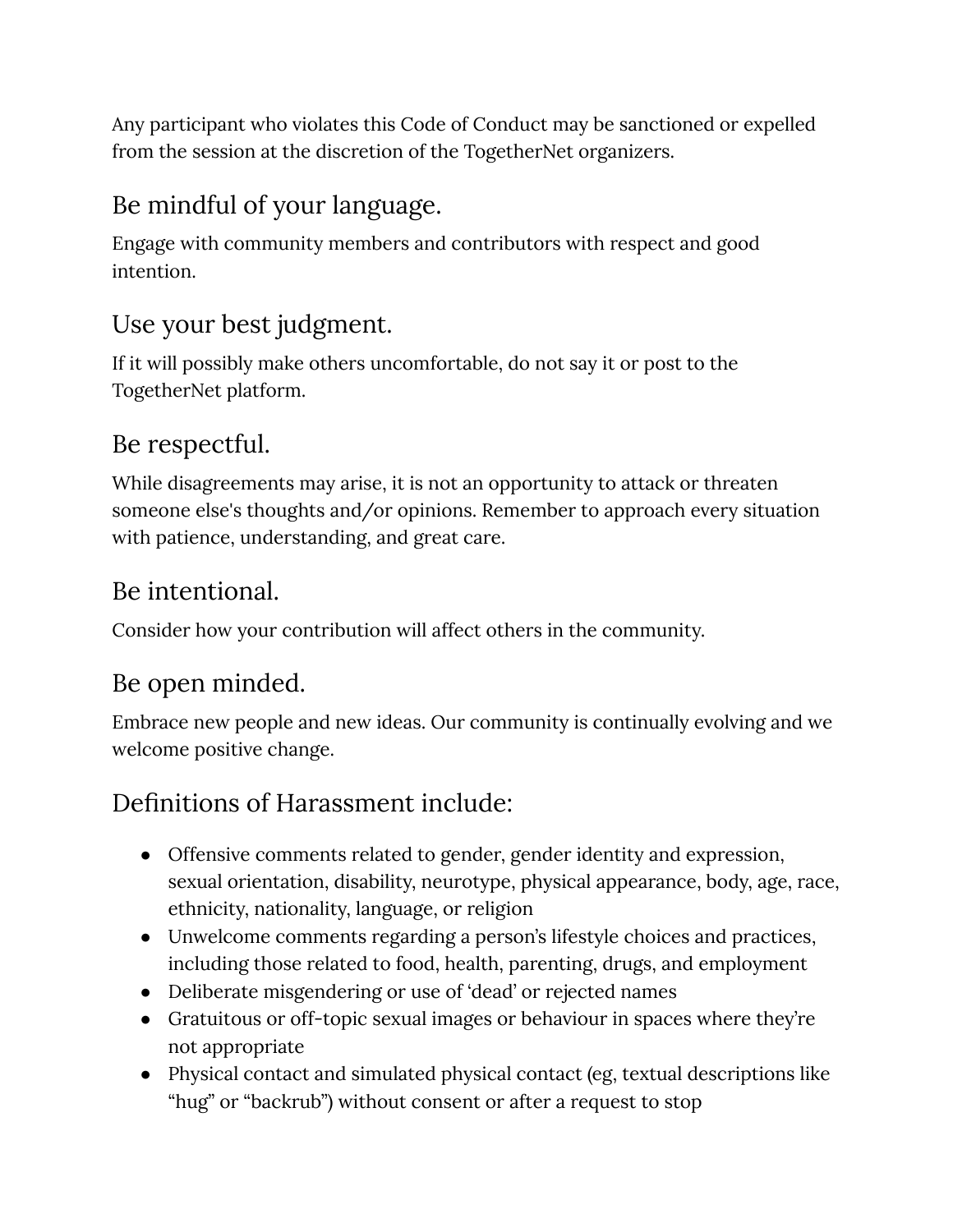- Threats of violence
- Incitement of violence towards any individual, including encouraging a person to commit suicide or to engage in self-harm
- Deliberate intimidation
- Stalking or following
- Harassing photography or recording, including logging online activity for harassment purposes
- Sustained disruption of discussion
- Unwelcome sexual attention
- Pattern of inappropriate social contact, such as requesting/assuming inappropriate levels of intimacy with others
- Continued one-on-one communication after requests to cease
- Deliberate "outing" of any aspect of a person's identity without their consent except as necessary to protect other community members or other vulnerable people from intentional abuse
- Publication of non-harassing private communication without consent by the involved parties

The TogetherNet Community prioritizes marginalized people's safety over privileged people's comfort. We reserves the right not to act on complaints regarding:

- 'Reverse' -isms, including 'reverse racism,' 'reverse sexism,' and 'cisphobia'
- Reasonable communication of boundaries, such as "leave me alone," "go away," or "I'm not discussing this with you."
- Communicating in a 'tone' you don't find congenial
- Criticizing racist, sexist, cissexist, or otherwise oppressive behavior or assumptions

## **Credits**

This Code of Conduct was compiled by Dorothy Santos and remixed by Xin Xin, based on resources provided by **Geek Feminism**, and borrows heavily from open source policies authored by  $p5$  is and XOXO [Festival.](https://2018.xoxofest.com/conduct)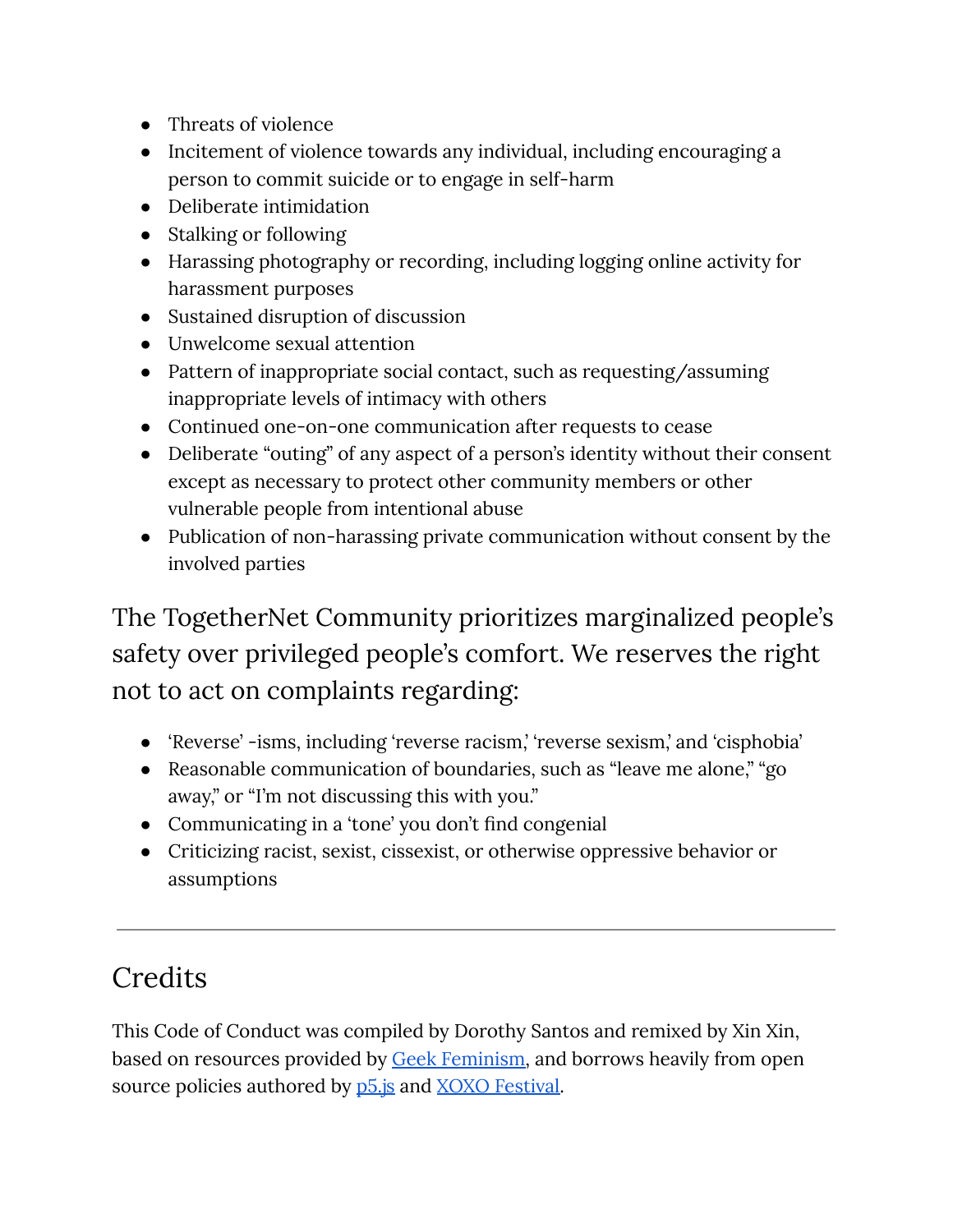This policy is licensed under a Creative Commons Attribution 4.0 [International](https://creativecommons.org/licenses/by/4.0/) [license.](https://creativecommons.org/licenses/by/4.0/) We encourage other organizations to adopt (and enforce) similar Codes of Conduct by using and remixing this one.

# Ready to Join?

If you feel like you understand and agree to TogetherNet's Code of Conduct, we invite you to continue onwards to join the TogetherNet Discord. If you do not feel comfortable with the information that has been presented thus far, we invite you to stop to ask a question or present your concern. If you feel you fall somewhere in between, we encourage you to take your time digesting this information and return at your own pace.

Join [Discord](https://discord.gg/ysJTwasuAX) [Email](mailto:support@togethernet.org) Us

## 3.3. Creators of TogetherNet

TogetherNet v0.1 Team

- Lead Artist **Q** Xin Xin
- Lead Software Developer **Al** Charlotte Yaqing Wen
- Lead Writer  $\psi$  Neema Githere
- $\bullet$  Advisor  $\bullet$  Lauren Lee McCarthy

#### TogetherNet Website

- Visual Designer *I*. Livia Foldes
- Web Developer Aarati Akkapeddi

Ideas for TogetherNet did not come out of the ether. We are deeply grateful that [Consentful](https://togethernet.org/assets/accessibility/ConsentfulTechZineTextVersion.pdf) Tech Zine, published by Una Lee and Dann Toliver under [CC-BY](https://creativecommons.org/licenses/by/4.0/legalcode) in 2017 had the foresight of using F.R.I.E.S. (Freely given, Informed, Specific, Reversible,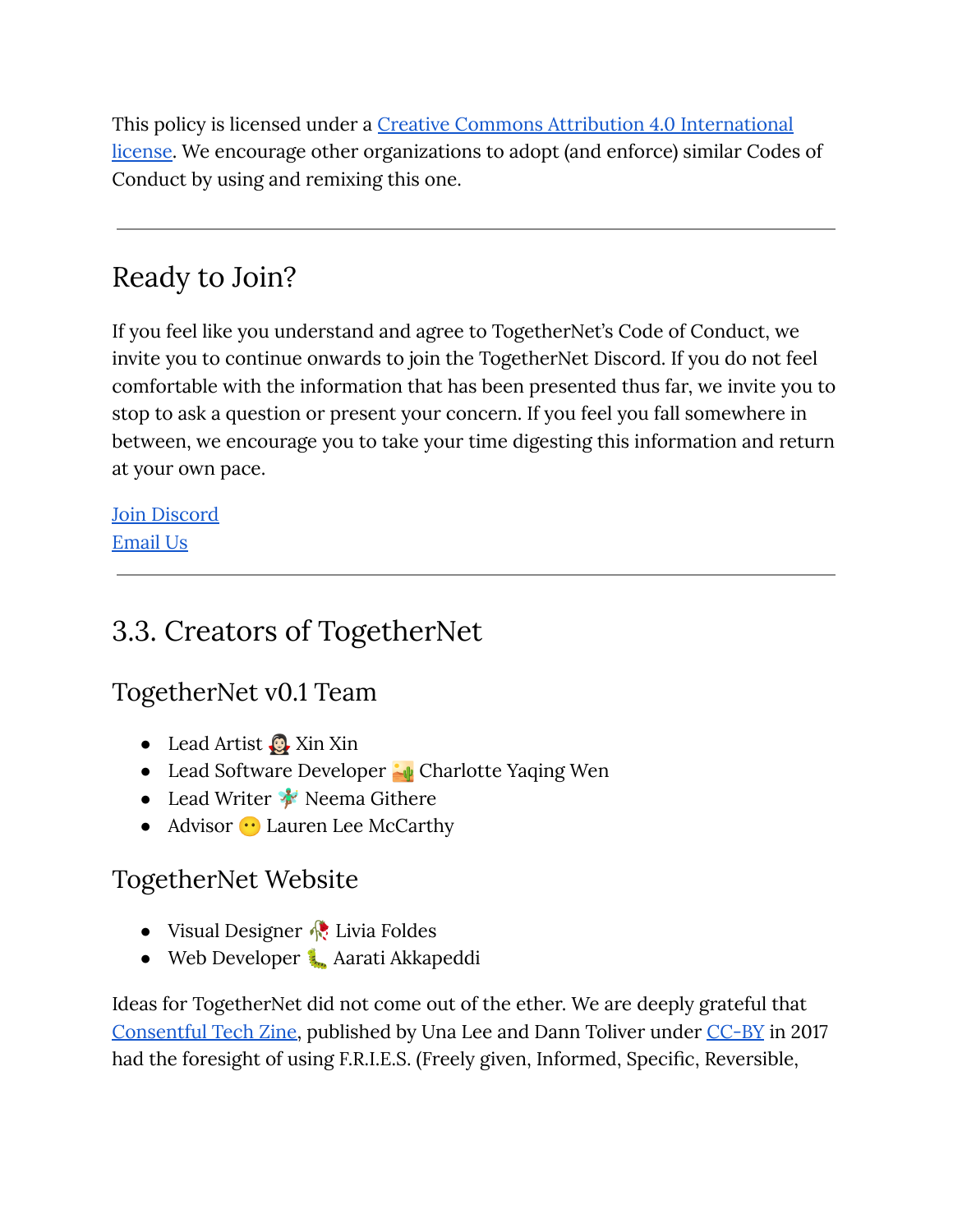Enthusiastic), a model of consent by Planned Parenthood as a metric to assess data consent in the digital sphere.

The TogetherNet website uses Livia Folde's interview with Walei Sabry, and the [Alt-Texts](https://alt-text-as-poetry.net/) as Poetry website as conceptual and design references.

Our deep gratitudes go towards – Kemi Sijuwade-Ukadike, J. Soto, Sally Szwed, Roddy Schrock, Maddie Pinney, Eric Tang, Dorothy R. Santos, Walei Sabry, Shannon Finnegan, Kate Hollenbach, Lee Tusman, and An Xiao Mina. Thank you for listening, user-testing, contributing, and engaging with this project.

TogetherNet was created with the generous support of **[Eyebeam](https://www.eyebeam.org/) NYC**.

## **Accessibility Statement**

This is an accessibility statement for the TogetherNet website. The statement was created on April 9, 2022 using the W3C [Accessibility](https://www.w3.org/WAI/planning/statements/) Statement Generator Tool.

## 4.1 Measures to Support Accessibility

TogetherNet takes the following measures to ensure accessibility of the TogetherNet website:

- Include accessibility as part of our mission statement
- Assign clear accessibility goals and responsibilities
- Employ formal accessibility quality assurance methods

## 4.2 Conformance Status

The Web Content [Accessibility](https://www.w3.org/WAI/standards-guidelines/wcag/) Guidelines (WCAG) defines requirements for designers and developers to improve accessibility for people with disabilities. It defines three levels of conformance: Level A, Level AA, and Level AAA.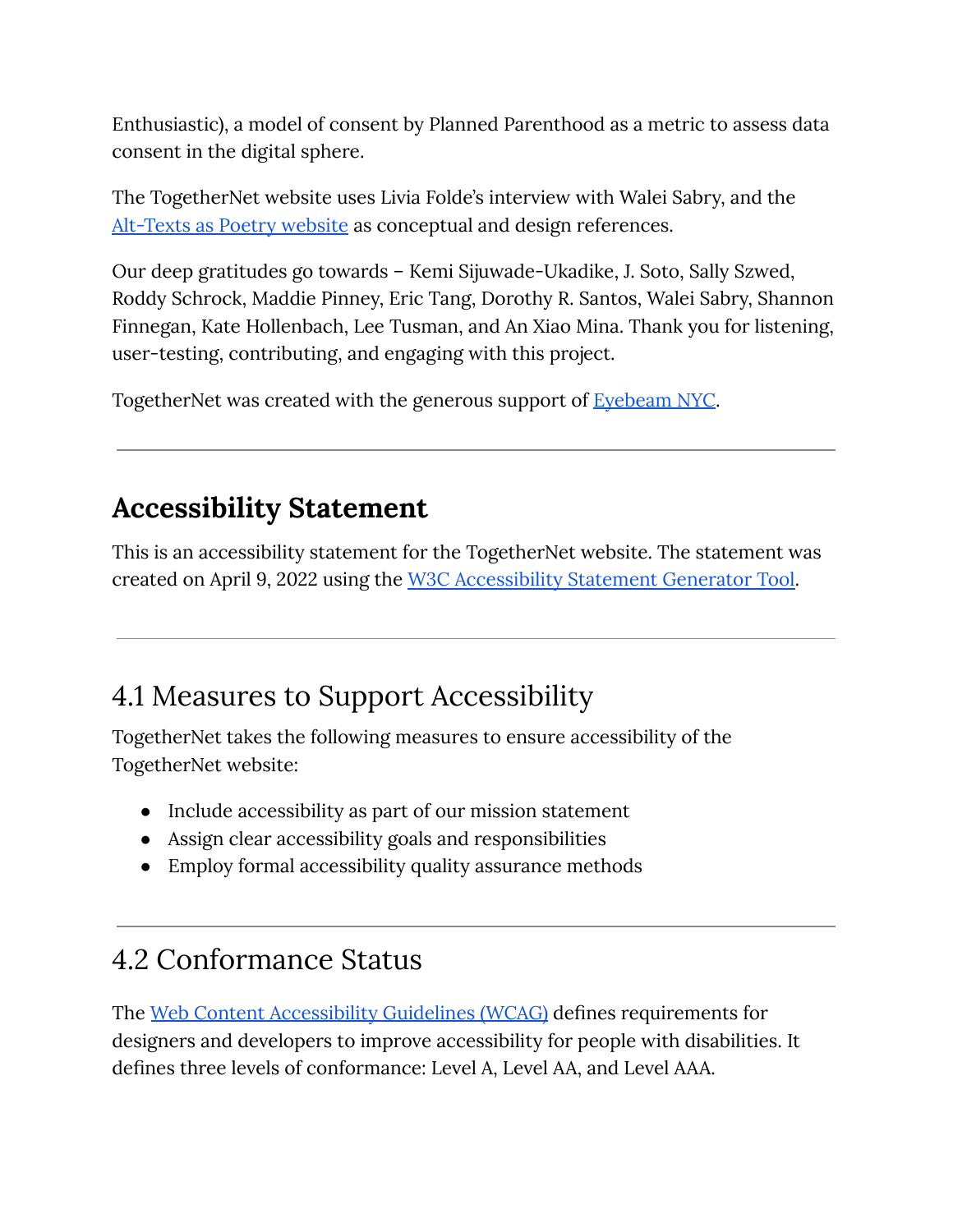The TogetherNet website is fully conformant with WCAG 2.1 level AA. Fully conformant means that the content fully conforms to the accessibility standard without any exceptions.

#### Additional Accessibility Considerations

High Contrast Mode and website content is available in audio format.

#### 4.3 Compatibility with Browsers and Assistive Technology

The TogetherNet website is designed to be compatible with the following assistive technologies:

• Jaws 2022, Google Chrome and Windows 10

## 4.4 Technical Specifications

Accessibility of the TogetherNet website relies on the following technologies to work with the particular combination of web browser and any assistive technologies or plugins installed on your computer:

- HTML
- JavaScript

These technologies are relied upon for conformance with the accessibility standards used.

# 4.5 Assessment Approach

TogetherNet assessed the accessibility of the TogetherNet website by the following approaches:

● External evaluation conducted by Walei Sabry